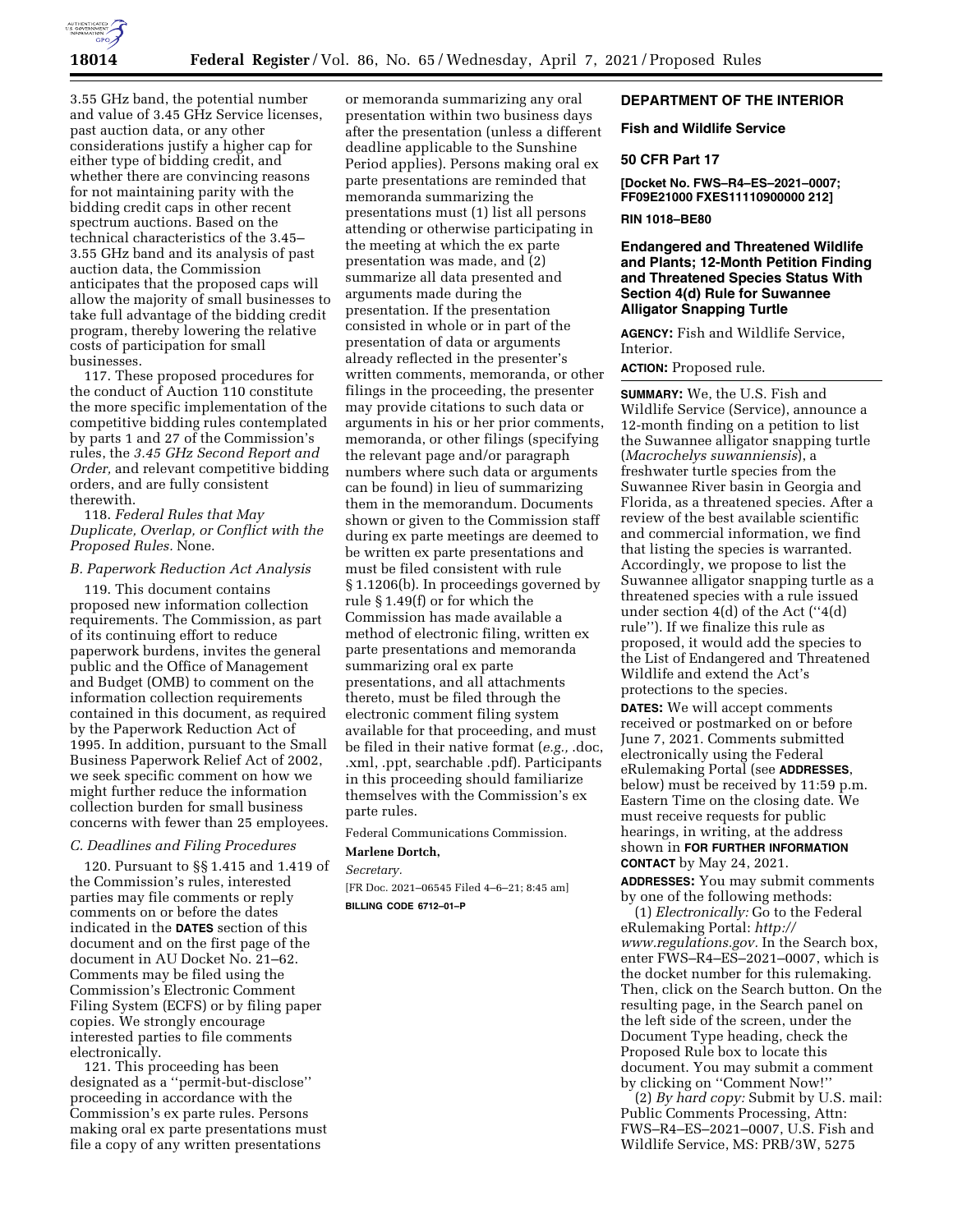Leesburg Pike, Falls Church, VA 22041– 3803.

We request that you send comments only by the methods described above. We will post all comments on *[http://](http://www.regulations.gov) [www.regulations.gov.](http://www.regulations.gov)* This generally means that we will post any personal information you provide us (see *Public Comments,* below, for more information).

**FOR FURTHER INFORMATION CONTACT:** Jay Herrington, Field Supervisor, Northeast Florida Ecological Services Field Office; *Jay*\_*[Herrington@fws.gov,](mailto:Jay_Herrington@fws.gov)* 904–731–3191 or Panama City Ecological Services Field Office, 1601 Balboa Avenue, Panama City, FL 32405. Persons who use a telecommunications device for the deaf (TDD) may call the Federal Relay Service at 800–877–8339.

# **SUPPLEMENTARY INFORMATION:**

### **Executive Summary**

*Why we need to publish a rule.* Under the Act, if we determine that a species is an endangered or threatened species throughout all or a significant portion of its range, we are required to promptly publish a proposal in the **Federal Register** and make a determination on our proposal within 1 year. To the maximum extent prudent and determinable, we must designate critical habitat for any species that we determine to be an endangered or threatened species under the Act. Listing a species as an endangered or threatened species and designating critical habitat can only be completed by issuing a rule.

*What this document does.* This document proposes to list the Suwannee alligator snapping turtle (*Macrochelys suwanniensis*) as a threatened species and to provide measures under section 4(d) of the Act that are tailored to our current understanding of the conservation needs of the Suwannee alligator snapping turtle (a ''4(d) rule'').

*The basis for our action.* Under the Act, we may determine that a species is an endangered or threatened species because of any of five factors: (A) The present or threatened destruction, modification, or curtailment of its habitat or range; (B) overutilization for commercial, recreational, scientific, or educational purposes; (C) disease or predation; (D) the inadequacy of existing regulatory mechanisms; or (E) other natural or manmade factors affecting its continued existence. We have determined that the primary threats acting on the Suwannee alligator snapping turtle include illegal harvest and collection (Factor B), nest predation (Factor C), and hook ingestion and entanglement due to bycatch associated

with freshwater fishing (Factor E). Existing regulatory mechanisms (Factor D) are not adequate to address these threats. Disease (Factor C) and climate change (Factor E) might negatively influence the species, but the impacts of these threats on the species are uncertain based on current information.

Section 4(a)(3) of the Act requires the Secretary of the Interior (Secretary) to designate critical habitat concurrent with listing, to the maximum extent prudent and determinable.

#### *Peer Review*

We prepared a species status assessment report (SSA report) for the Suwannee alligator snapping turtle. The SSA report represents the compilation and assessment of the best scientific and commercial information available concerning the status of the species, including the past, present, and future factors influencing the viability of the species (Service 2020, entire). In accordance with our joint policy on peer review published in the **Federal Register** on July 1, 1994 (59 FR 34270), and our August 22, 2016, memorandum updating and clarifying the role of peer review of listing actions under the Act, we sought the expert opinions of four appropriate specialists regarding the Suwannee alligator snapping turtle, and received one response which informed this proposed rule. The purpose of peer review is to ensure that our listing determinations, critical habitat designations, and 4(d) rules are based on scientifically sound data, assumptions, and analyses. The peer reviewers have expertise in population modeling and the biology, habitat, and threats to the species. All comments received from the peer reviewers are publicly available and posted on *[http://](http://www.regulations.gov)  [www.regulations.gov.](http://www.regulations.gov)* 

### **Information Requested**

#### *Public Comments*

We intend that any final action resulting from this proposed rule will be based on the best scientific and commercial data available and be as accurate and as effective as possible. Therefore, we request comments or information from other concerned governmental agencies, Native American Tribes, the scientific community, industry, or any other interested parties concerning this proposed rule.

We particularly seek comments concerning:

(1) The species' biology, range, and population trends, including:

(a) Biological or ecological requirements of the species, including habitat requirements for feeding, breeding, and sheltering;

(b) Historical and current range including distribution patterns;

(c) Relationship between densities and habitat types;

(d) Population impacts and extent of hook ingestion and entanglement associated with recreational fishing;

(e) Population impacts and extent of poaching;

(f) Recruitment and population impacts associated with nest and hatchling predation;

(g) Historical and current population levels, and current and projected trends; and

(h) Past and ongoing conservation measures for the species, its habitat, or both.

(2) The spatial distribution and extent of real and perceived threats to this species. Notably, we seek any information on areas within the species' range where these threats may overlap and potentially act synergistically as well as where there may be a complete absence of threats.

(3) Biological, commercial trade (including pet trade and breeding for personal collections), or other relevant data concerning any threats (or lack thereof) to this species and existing regulations that may be addressing those threats.

(4) Additional information concerning the historical and current status, range, distribution, and population size of the species, including the locations of any additional populations of the species.

(5) Information, especially from the commercial and recreational fishing communities, about the design of a turtle escape or exclusion device and modified trot line techniques that would effectively eliminate or significantly reduce bycatch of alligator snapping turtles from recreational fishing.

(6) Whether the measures outlined in the proposed section 4(d) rule are necessary and advisable for the conservation and management of the Suwannee alligator snapping turtle. We particularly seek comments concerning:

(a) Whether we should include a provision related to excepting incidental take resulting from legal recreational or commercial fishing activities for other targeted species, in compliance with State regulations. In addition, if we include such a provision, should we also include a requirement to report to the Service injured or dead turtles resulting from such legal fishing activities.

(b) Whether the provision related to excepting incidental take associated with Federal and State captive-breeding programs to support conservation efforts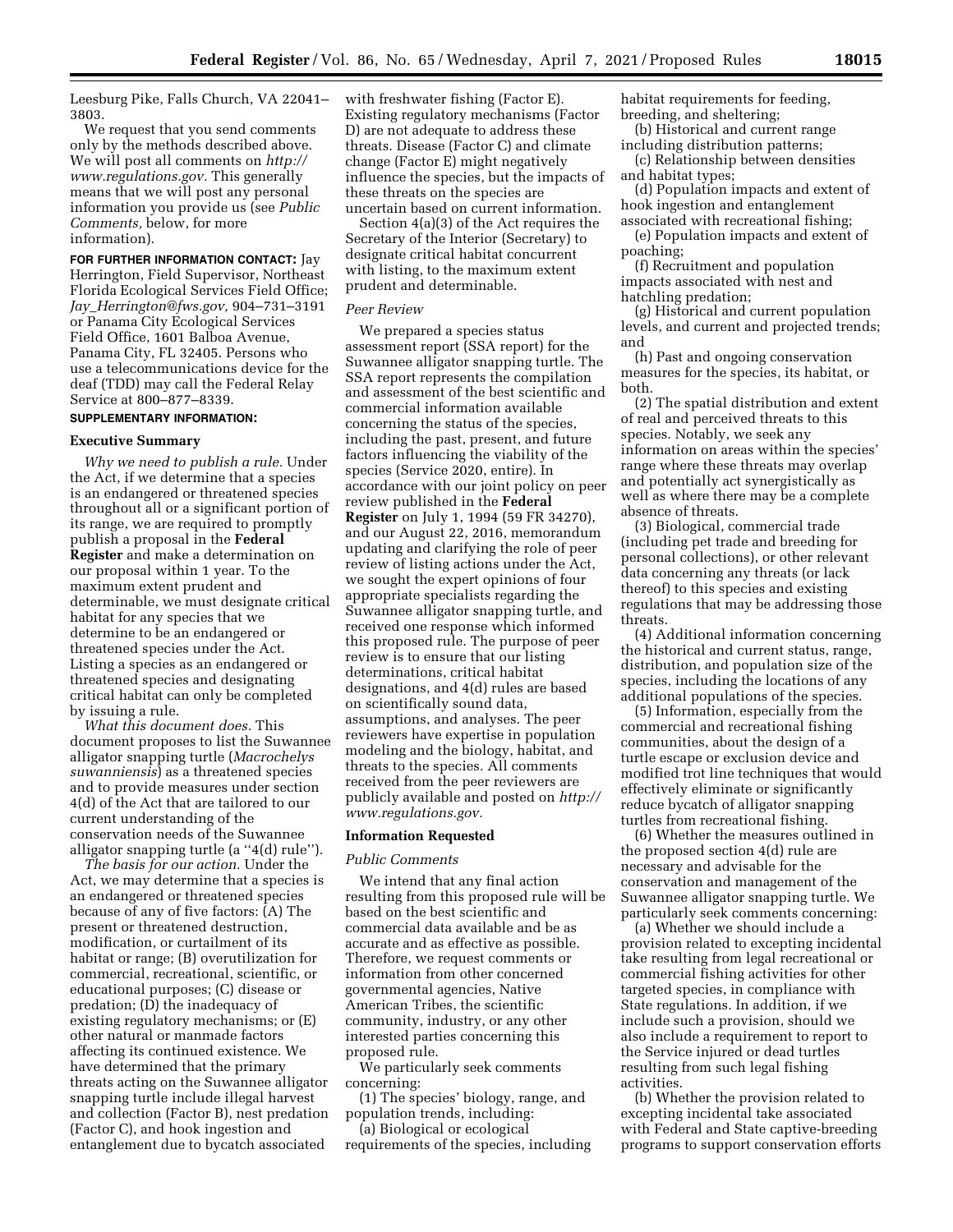for wild populations (*i.e.,* head-starting) that use permitted brood stock and approved turtle husbandry practices in accordance with State regulations and U.S. Fish and Wildlife Service policy should be revised or clarified to remove or add information including additional restrictions or deferments, or additional best management practices.

(c) Whether the provisions related to excepting incidental take resulting from construction, operation, and maintenance activities; pesticide and herbicide application; and silviculture practices and forestry activities that follow best management practices should be revised or clarified to remove or add information including spatial or temporal restrictions or deferments, or additional best management practices.

(d) Whether there are additional provisions the Service may wish to consider for the final section 4(d) rule in order to conserve, recover, and manage the Suwannee alligator snapping turtle, such as turtle excluder devices, limitations on road construction and other infrastructure or construction activities, riparian management activities, or wetland management activities.

(7) The reasons why we should or should not designate habitat as ''critical habitat'' under section 4 of the Act (16 U.S.C. 1531 *et seq.*), including information to inform the following factors that the regulations identify as reasons why designation of critical habitat may be not prudent:

(a) The species is threatened by taking or other human activity and identification of critical habitat can be expected to increase the degree of such threat to the species;

(b) The present or threatened destruction, modification, or curtailment of a species' habitat or range is not a threat to the species, or threats to the species' habitat stem solely from causes that cannot be addressed through management actions resulting from consultations under section 7(a)(2) of the Act;

(c) Areas within the jurisdiction of the United States provide no more than negligible conservation value, if any, for a species occurring primarily outside the jurisdiction of the United States; or

(d) No areas meet the definition of critical habitat.

(8) Specific information on the possible risks or benefits of designating critical habitat, including risks associated with publication of maps designating any area on which this species may be located, now or in the future, as critical habitat. We specifically request information on the threats of taking or other human activity on the Suwannee alligator snapping turtle and its habitat, and the extent to which designation might increase those threats, as well as the possible benefits of critical habitat designation to the species.

Please include sufficient information with your submission (such as scientific journal articles or other publications) to allow us to verify any scientific or commercial information you include.

Please note that submissions merely stating support for, or opposition to, the actions under consideration without providing supporting information, although noted, will not be considered in making a determination, as section 4(b)(1)(A) of the Act directs that determinations as to whether any species is an endangered or a threatened species must be made ''solely on the basis of the best scientific and commercial data available.'' You may submit your comments and materials concerning this proposed rule by one of the methods listed in **ADDRESSES**. We request that you send comments only by the methods described in **ADDRESSES**.

If you submit information via *[http://](http://www.regulations.gov) [www.regulations.gov,](http://www.regulations.gov)* your entire submission—including any personal identifying information—will be posted on the website. If your submission is made via a hardcopy that includes personal identifying information, you may request at the top of your document that we withhold this information from public review. However, we cannot guarantee that we will be able to do so. We will post all hardcopy submissions on *[http://www.regulations.gov.](http://www.regulations.gov)* 

Comments and materials we receive, as well as supporting documentation we used in preparing this proposed rule, will be available for public inspection on *[http://www.regulations.gov.](http://www.regulations.gov)* 

Because we will consider all comments and information received during the comment period, our final determinations may differ from this proposal. Based on the new information we receive (and any comments on that new information), we may conclude that the species is endangered instead of threatened, or we may conclude that the species does not warrant listing as either an endangered species or a threatened species. In addition, we may change the parameters of the prohibitions or the exceptions to those prohibitions in the 4(d) rule if we conclude it is appropriate in light of comments and new information received. For example, we may expand the incidental-take prohibitions to include prohibiting additional activities if we conclude that those additional activities are not compatible with conservation of the species. Conversely, we may establish

additional exceptions to the incidentaltake prohibitions in the final rule if we conclude that the activities would facilitate or are compatible with the conservation and recovery of the species.

### *Public Hearing*

Section 4(b)(5) of the Act provides for one or more public hearings on this proposal, if requested. Requests must be received by the date specified in **DATES**. Such requests must be sent to the address shown in **FOR FURTHER INFORMATION CONTACT**. We will schedule a public hearing on this proposal, if requested, and announce the date, time, and place of the hearing, as well as how to obtain reasonable accommodations, in the **Federal Register** and local newspapers at least 15 days before the hearing. For the immediate future, we will provide these public hearings using webinars that will be announced on the Service's website, in addition to the **Federal Register**. The use of these virtual public hearings is consistent with our regulation at 50 CFR  $424.16(c)(3)$ .

### **Previous Federal Actions**

The Service received a petition to list 53 amphibians and reptiles across the United States, including the alligator snapping turtle (*Macrochelys temminckii*), as threatened or endangered species on July 11, 2012. The subsequent 90-day finding (80 FR 37568, July 1, 2015) provided that the petition was substantial, and the alligator snapping turtle's status warranted further review. On September 1, 2015, the petitioner submitted supplemental information to add to the petition that described new studies that could lead to taxonomic differentiation of the single *Macrochelys* species into multiple entities (Center for Biological Diversity 2015, entire). This information was considered and is described in further detail below under the Background section of the Proposed Listing Determination section in this document. New information since the time of the original petition provided sufficient evidence to split alligator snapping turtle (*Macrochelys temminckii*) into two separate species based on genetic and morphological differences as well as geographic isolation, resulting in alligator snapping turtle (*M. temminckii*) and Suwannee alligator snapping turtle (*M. suwanniensis*). We are considering the two species for listing independently, and this proposed rule serves as the 12 month finding for the Suwannee alligator snapping turtle (*M. suwanniensis*).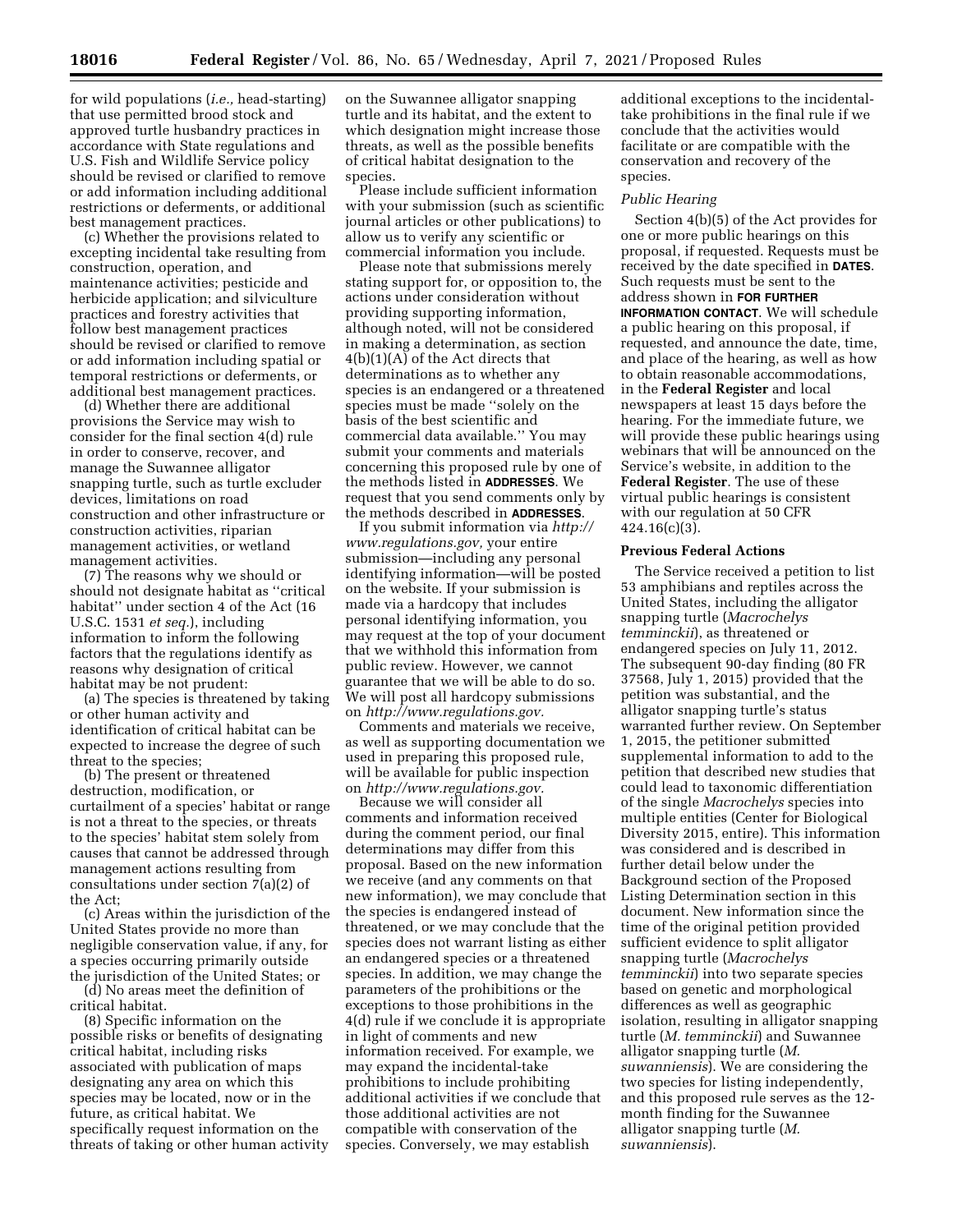# **Supporting Documents**

A Species Status Assessment team composed of Service biologists prepared the SSA report for the Suwannee alligator snapping turtle (Service 2020, entire); the SSA team consulted with other species experts. The SSA report represents a compilation of the best scientific and commercial data available concerning the status of the species, including the impacts of factors (both negative and beneficial) affecting the species in the past, present, and future. To ensure the scientific integrity of the analyses and information in the report, the SSA report was sent to four independent peer reviewers; one reviewer provided comments.

The SSA report and other materials relating to this proposal can be found at *<http://www.regulations.gov>* under Docket No. FWS–R4–ES–2021–0007.

# **I. Proposed Listing Determination**

# **Background**

A thorough review of the taxonomy, distribution, life history, and ecology of the Suwannee alligator snapping turtle (*Macrochelys suwanniensis*) is presented in the SSA report (Service 2020, pp. 5–13); however, much of this information is based on the *Macrochelys*  genus as a whole and is not specific to the Suwannee alligator snapping turtle. Turtles in the genus *Macrochelys* are the largest species of freshwater turtle in North America, are highly aquatic, and are somewhat secretive. The genus includes two distinct species, *M. temminckii* and *M. suwanniensis. Macrochelys* turtles are characterized as having a large head, long tail, and an upper jaw with a strongly hooked beak. They have three raised keels with posterior elevations on the scutes of the carapace (upper shell), which is dark brown and often has algal growth that adds to their camouflage. Their eyes are positioned on the side of the head and are surrounded by small, fleshy, pointed projections that are unique to the genus.

Suwannee alligator snapping turtles are primarily freshwater turtles endemic to the Suwannee River basin and found more abundantly in the middle reaches of the Suwannee River where freshwater springs contribute to an increase in productivity of the aquatic system (Enge et al. 2014, p. 36). These turtles are typically bottom-dwelling, but surface periodically to breathe (Thomas 2014, p. 60). While the species is typically found in fresh water, it can tolerate some salinity and brackish waters, as barnacles have been found on the carapace of some turtles. The species is found in a variety of habitats across its range, but all life stages rely on

submerged material (*i.e.,* deadhead logs and vegetation) as important structure for resting, foraging, and cover from predators (Enge et al. 2014, p. 39).

The Suwannee River basin encompasses parts of southern Georgia and northern Florida. Main water bodies that currently or historically supported Suwannee alligator snapping turtle include the Suwannee River, Santa Fe River, New River, Alapaha River, Little River, and Withlacoochee River. Historical distribution records of the Suwannee alligator snapping turtle are sparce, however it is thought the species has and is limited to the Suwannee river basin. Individuals occupy main river channels and tributaries, when habitat is present.

The Suwannee River experiences longitudinal changes in water chemistry from the low-nutrient acidic blackwater at the head to the saline delta (Ceryak et al. 1983, p. 46). Tidal variation is particularly evident during low-flow condition and can extend up to 43 kilometers (km, 26.7 miles) upstream from the mouth. Woody debris, undercut banks, and large rocks found throughout the river are important habitat during low water levels (Enge et al. 2014, p. 10).

The Suwannee alligator snapping turtle is a member of the Family Chelydridae, Order Testudinata, Class Reptilia. The taxonomic history of the alligator snapping turtle is complex and continues to evolve. The species was first described in 1789 as *Testudo planitia,* but Gray placed it in the genus *Macrochelys* in 1856. Although subsequent authors referred to the genus as *Macrochelys,* this placement was refuted and it was believed the alligator snapping turtle should be included in the genus *Macroclemys* (Smith 1955, p. 16). In 1995, Webb demonstrated that the genus *Macrochelys* has precedence over *Macroclemys,* and the Society for the Study of Amphibians and Reptiles adopted this revision in 2000 (Crother et al. 2000, p. 79). Accordingly, for the purpose of this proposed rule, we will use *Macrochelys* as the genus name for the two distinct species, alligator snapping turtle (*Macrochelys temminckii*) and Suwannee alligator snapping turtle (*M. suwanniensis*). An abbreviated common name, Suwannee snapping turtle, may be used; however, Suwannee alligator snapping turtle is the preferred common name since the species is within the alligator snapping turtle genus and not the snapping turtle genus, *Chelydra.* 

Historically, the alligator snapping turtle (*Macrochelys temminckii*) was considered a single, wide-ranging species until a recent analysis of

variation in morphology and genetic structure among *M. temminckii*  specimens resulted in differentiation of three species of alligator snapping turtles: Alligator snapping turtle (*M. temminckii*), Apalachicola alligator snapping turtle (*M. apalachicolae*), and Suwannee alligator snapping turtle (*M. suwanniensis*) (Thomas et al. 2014, entire).

Subsequent morphological and genetic comparisons did not support distinguishing *Macrochelys apalachicolae* from *M. temminckii;*  however, the data supported separation of the Suwannee population as a distinct species (Folt and Guyer 2015, entire).

In addition, seven rivers lie between *Macrochelys suwanniensis* and the most eastern population of *M. temminckii*  where neither species has been documented (Ewert et al. 2006, pp. 60– 61). This distributional gap likely resulted in the divergence of the Suwannee alligator snapping turtle due to geographical and genetic isolation as indicated by genetic and morphological distinction of *M. suwanniensis* (Folt and Guyer 2015, p. 449). The herpetology community, including the Society for the Study of Amphibians and Reptiles, recognizes two species of *Macrochelys:*  (1) *M. temminckii* and (2) *M. suwanniensis* (Crother 2017, p. 88). The Turtle Taxonomy Working Group also concurs with the recognition of two species and provides evidence to support the distinction of *M. suwanniensis* (Rhodin et al. 2017, p. 26).

Throughout this document, we provide descriptions of Suwannee alligator snapping turtle where the information is available specific to the species. We describe Suwannee alligator snapping turtle as *Macrochelys suwanniensis* or Suwannee alligator snapping turtle. We reference *Macrochelys* when describing the genus and *Macrochelys temminckii* when referring to the second species of the genus, alligator snapping turtle. Since the taxonomic distinction of the two *Macrochelys* spp. is relatively recent, we may refer to the genus, or alligator snapping turtles in general, to describe life-history traits.

The Suwannee alligator snapping turtle is primarily carnivorous and forages on small fish and mussels; however, adults are opportunistic feeders and may also consume crayfish, mollusks, smaller turtles, insects, nutria, snakes, birds, and plant material such as acorns or other available vegetation (Elsey 2006, pp. 448–489). *Macrochelys*  turtles have evolutionarily developed an anatomical feature unique to the genus that assists with their predatory foraging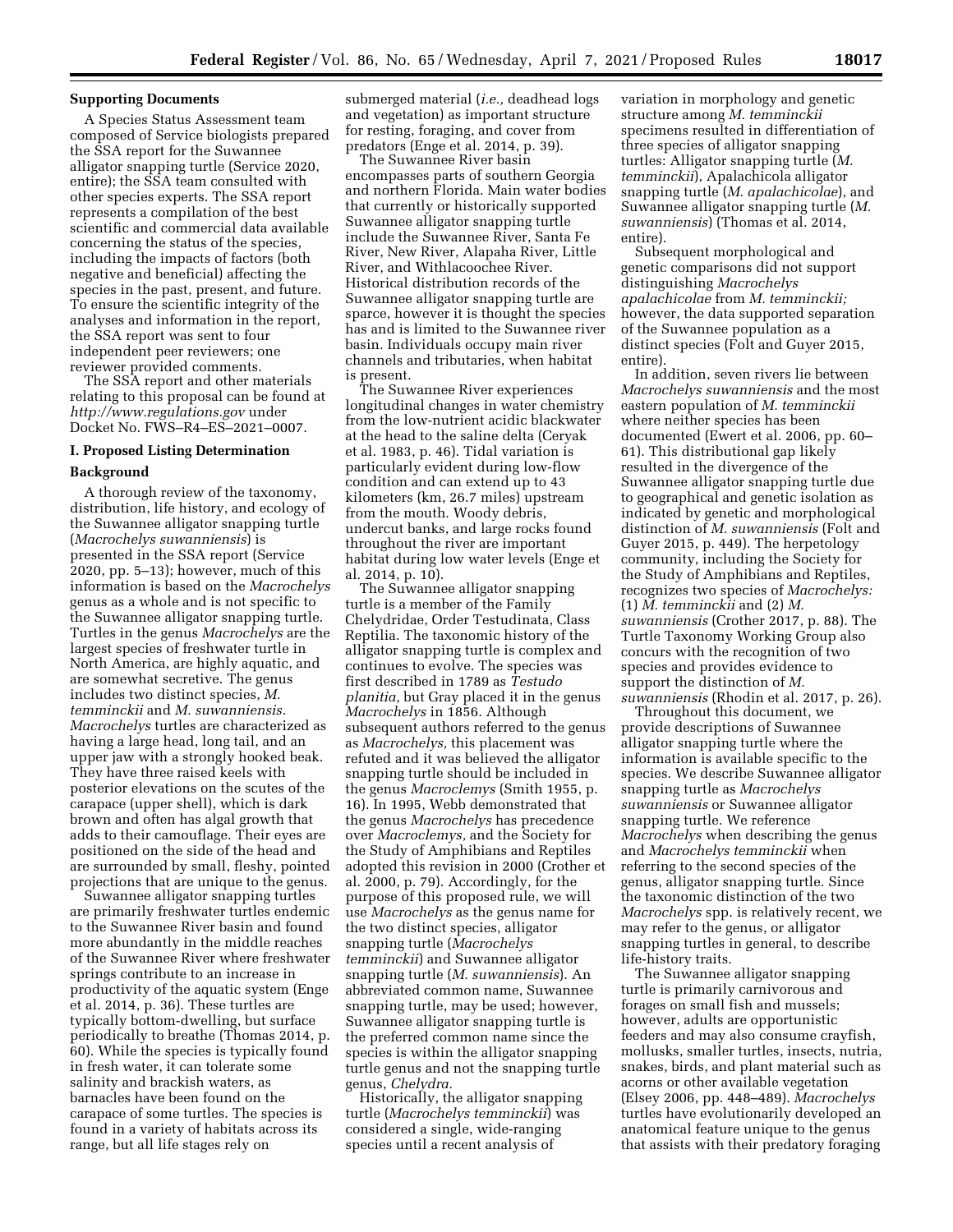strategy. These turtles have an appendage of soft tissue attached underneath the tongue that resembles a live, wiggling worm and serves as a lure to attract fish and other unsuspecting prey while the turtle is stationary with an open mouth. They have very fast reflexes and powerful jaws that aid in this type of foraging behavior.

The general life stages of *Macrochelys*  spp. can be described as egg, hatchling (first year), juvenile (second year until age of sexual maturity), and adult (age of sexual maturity through death). Each life stage has specific requirements in order to contribute to the productivity of the next life stage. They excavate nests in sandy soils or other dry substrate near freshwater sources that are within 8 to 656 feet (2.5 to 200 meters) from the shore. The incubation period for Suwannee alligator snapping turtle is between 105 to 110 days (Ernst and Lovich 2009, p. 145).

Nests require temperatures of 66 to 80 degrees Fahrenheit (F) (19 to 26.5 degrees Celsius [C]), increasing to 79 to 98 degrees F (26.1 to 36.5 degrees C) as the season progresses. The sex ratio of Suwannee alligator snapping turtles in the nest is dependent on the temperature of the nest during embryonic development. The offspring's sex is influenced by the physiological mechanism—temperature-dependent sex determination—where more males are produced at intermediate incubation temperatures, and more females are produced at the two, warmer and cooler, temperature extremes (Ernst and Lovich 2009, pp. 16, 146). Alligator snapping turtles, in general, have a pivotal temperature range of 77 to 80.6 degrees F (25 to 27 degrees C) that produces more male hatchlings than females (Ewert and Jackson 1994, pp. 12–13).

Once emerged from the nest, hatchlings need shallow water with riparian vegetative structure that provides canopy cover. Juveniles require small streams with mud and gravel bottoms that have submerged structures, such as tree root masses, stumps, and submerged live and dead trees that allows for foraging and protection from predators. Juvenile survival rate is estimated at only about 5 percent, with most mortality occurring in the first 2 years of life (Ernst and Lovich 2009, p. 150).

Males achieve sexual maturity in 11– 21 years and females in 13–21 years (Ernst and Lovich 2009, p. 144; Reed et al. 2002, p. 4). The age of sexual maturity can be influenced by the size of the turtle, as size increases are greater when food resources and other environmental conditions are more favorable. Adult Suwannee alligator

snapping turtles require streams and rivers with submerged logs and undercut banks, clean water, and ample prey. Turtles found in higher quality habitat are more likely to become sexually mature at an earlier age and may also produce larger clutch sizes (Ernst and Lovich 2009, p. 145). Adult turtles require access to mates to fertilize eggs, with mating occurring underwater (Ernst and Lovich 2009, p. 144). Mating has been observed in captive alligator snapping turtles from February to October, but geographic variation within the wild population is not well understood (Reed et al. 2002, p. 4). A gravid female will search for suitable nesting habitat on land to construct a nest, avoiding low forested areas with abundant leaf litter and root mats that may cause nesting obstructions. She will excavate a cavity, deposit the eggs, and bury the eggs that are about 24 centimeters (cm) in depth in approximately 3.5 to 4 hours (Ewert 1976, p. 153; Powders 1978, p. 155; Thompson et al. 2016, entire). Once the female has completed the nest, she returns to the water, and there is no other parental care of the nest or offspring.

Female alligator snapping turtles may produce a single clutch once a year or every other year at most even if the conditions are good (Reed et al. 2002, p. 4). Clutch size may vary across the species' range between 9 to 61 eggs, with a mean clutch size of 27 eggs (Ernst and Lovich 2009, p. 145). Most nesting occurs from May to July (Reed et al. 2002, p. 4).

Suwannee alligator snapping turtles are long-lived species; provided suitable conditions, adults can reach carapace lengths of up to 29 inches and 249 pounds for males, while females can reach lengths of 22 inches and 62 pounds. The oldest documented *Macrochelys* turtle in captivity survived to at least 80 years of age, but in the wild, the species may live longer (Ernst and Lovich 2009, p. 147). The generation time for the species is around 31 years (range = 28.6–34.0 years, 95 percent confidence interval, Folt et al. 2016, p. 27).

### **Regulatory and Analytical Framework**

### *Regulatory Framework*

Section 4 of the Act (16 U.S.C. 1533) and its implementing regulations (50 CFR part 424) set forth the procedures for determining whether a species is an endangered species or a threatened species. The Act defines an endangered species as a species that is ''in danger of extinction throughout all or a significant portion of its range,'' and a

threatened species as a species that is ''likely to become an endangered species within the foreseeable future throughout all or a significant portion of its range.'' The Act requires that we determine whether any species is an endangered species or a threatened species because of any of the following factors:

(A) The present or threatened destruction, modification, or curtailment of its habitat or range;

(B) Overutilization for commercial, recreational, scientific, or educational purposes;

(C) Disease or predation;

(D) The inadequacy of existing regulatory mechanisms; or

(E) Other natural or manmade factors affecting its continued existence.

These factors represent broad categories of natural or human-caused actions or conditions that could influence a species' continued existence. In evaluating these actions and conditions, we look for those that may have a negative effect on individuals of the species, as well as other actions or conditions that may ameliorate any negative effects or may have positive effects.

We use the term ''threat'' to refer in general to actions or conditions that are known to or are reasonably likely to negatively affect individuals of a species. The term "threat" includes actions or conditions that have a direct impact on individuals (direct impacts), as well as those that affect individuals through alteration of their habitat or required resources (stressors). The term ''threat'' may encompass—either together or separately—the source of the action or condition or the action or condition itself.

However, the mere identification of any threat(s) does not necessarily mean that the species meets the statutory definition of an ''endangered species'' or a ''threatened species.'' In determining whether a species meets either definition, we must evaluate all identified threats by considering the expected response by the species, and the effects of the threats—in light of those actions and conditions that will ameliorate the threats—on an individual, population, and species level. We evaluate each threat and its expected effects on the species, then analyze the cumulative effect of all the threats acting on the species. We also consider the cumulative effect of the threats as well as those actions and conditions that will have positive effects on the species, such as any existing regulatory mechanisms or conservation efforts. The Secretary determines whether the species meets the definition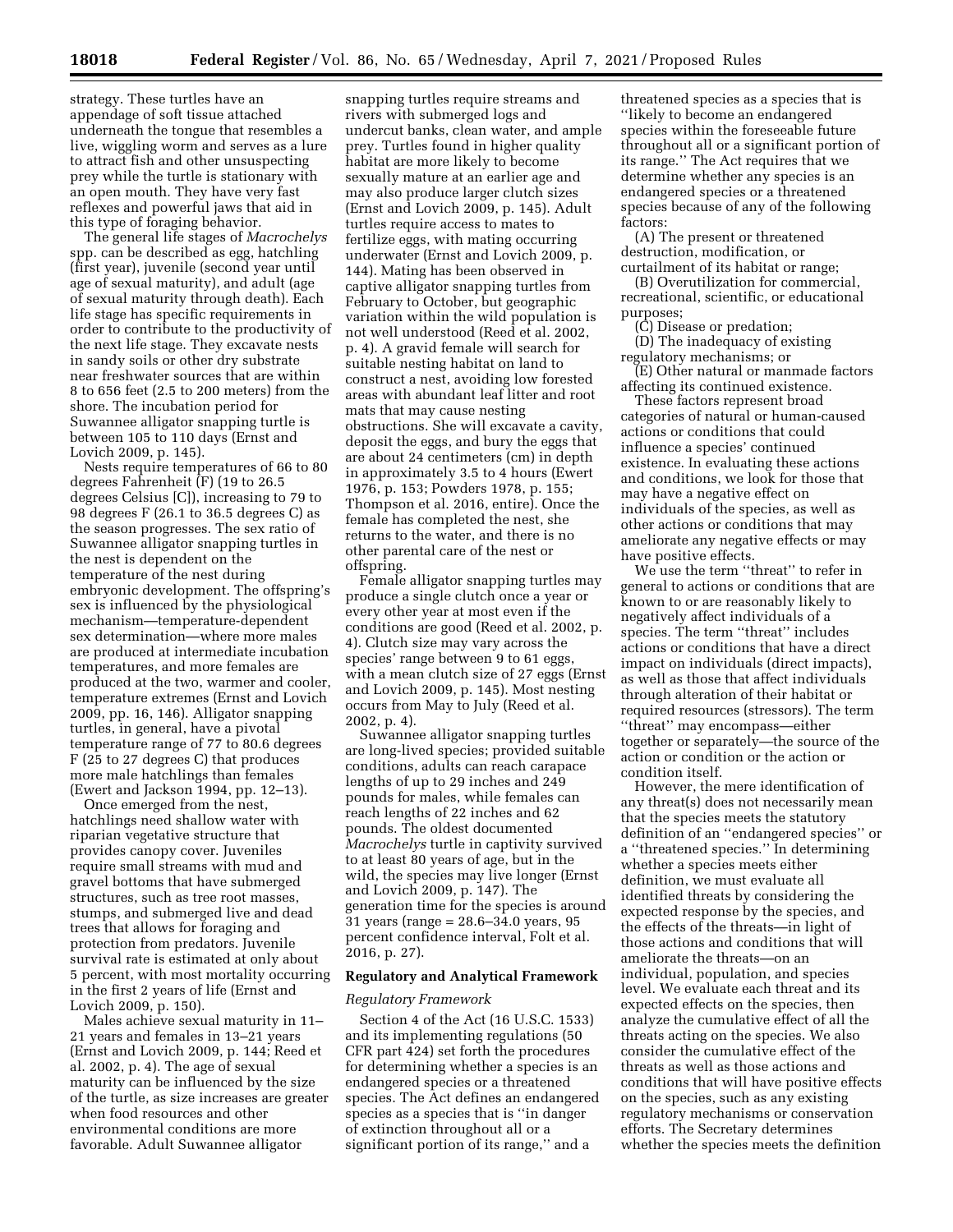of an ''endangered species'' or a ''threatened species'' only after conducting this cumulative analysis and describing the expected effect on the species now and in the foreseeable future.

The Act does not define the term ''foreseeable future,'' which appears in the statutory definition of ''threatened species.'' Our implementing regulations at 50 CFR 424.11(d) set forth a framework for evaluating the foreseeable future on a case-by-case basis. The term foreseeable future extends only so far into the future as the Service can reasonably determine that both the future threats and the species' responses to those threats are likely. In other words, the foreseeable future is the period of time in which we can make reliable predictions. ''Reliable'' does not mean ''certain''; it means sufficient to provide a reasonable degree of confidence in the prediction. Thus, a prediction is reliable if it is reasonable to depend on it when making decisions.

It is not always possible or necessary to define foreseeable future as a particular number of years. Analysis of the foreseeable future uses the best scientific and commercial data available and should consider the timeframes applicable to the relevant threats and to the species' likely responses to those threats in view of its life-history characteristics. Data that are typically relevant to assessing the species' biological response include speciesspecific factors such as lifespan, reproductive rates or productivity, certain behaviors, and other demographic factors.

### *Analytical Framework*

The SSA report documents the results of our comprehensive biological status review, including an assessment of the potential threats to the species (Service 2020, entire). The SSA report does not represent a decision by the Service on whether the species should be proposed for listing as an endangered or threatened species under the Act. It does, however, provide the scientific basis that informs our regulatory decisions, which involve the further application of standards within the Act and its implementing regulations and policies. The following is a summary of the key results and conclusions from the SSA report; the full SSA report can be found at Docket FWS–R4–ES–2021– 0007 on *[http://www.regulations.gov.](http://www.regulations.gov)* 

To assess the Suwannee alligator snapping turtle's viability, we used the three conservation biology principles of resiliency, redundancy, and representation (Shaffer and Stein 2000, pp. 306–310). Briefly, resiliency

supports the ability of the species to withstand environmental and demographic stochasticity (for example, wet or dry, warm or cold years), redundancy supports the ability of the species to withstand catastrophic events (for example, droughts, large pollution events), and representation supports the ability of the species to adapt over time to long-term changes in the environment (for example, climate changes). In general, the more resilient and redundant a species is and the more representation it has, the more likely it is to sustain populations over time, even under changing environmental conditions. Using these principles, we identified the species' ecological requirements for survival and reproduction at the individual, population, and species levels, and described the beneficial and risk factors influencing the species' viability.

The SSA process can be categorized into three sequential stages. During the first stage, we evaluate an individual species' life-history needs. The next stage involves an assessment of the historical and current condition of the species' demographics and habitat characteristics, including an explanation of how the species arrived at its current condition. The final stage of the SSA involves making predictions about the species' responses to positive and negative environmental and anthropogenic influences. Throughout all of these stages, we used the best available information to characterize viability as the ability of a species to sustain populations in the wild over time. We use this information to inform our regulatory decisions.

# **Summary of Biological Status and Threats**

In this section, we review the biological condition of Suwannee alligator snapping turtle and its needs and describe the factors that influence the species' overall viability and the risks to that viability.

#### **Threats**

We provide information regarding past, present, and future influences, including both positive and negative, on the Suwannee alligator snapping turtle's current and future viability including illegal harvest (Factor B), bycatch (Factor E), habitat alteration (Factor A), nest predation (Factor C), climate change (Factor E), and conservation measures. The existing regulatory mechanisms (Factor D) have not been adequate to arrest the decline of the species. Additional threats such as historical commercial and recreational harvest targeting the species, disease,

parasitic insects, and contaminants are described in the SSA; these additional threats may negatively affect individuals of the species or historically affected the species, particularly when compounded with other ongoing stressors or threats. However, they do not threaten the species' overall viability.

### **Harvest (Commercial and Poaching)**

### *Commercial and Recreational Harvest*

Commercial and recreational turtle harvesting practices in the last century resulted in a decline of the Suwannee alligator snapping turtle across its range (Enge et al. 2014, p. 4). Commercial harvest of both species of alligator snapping turtles reached its peak in the late 1960s and 1970s when the meat was used for commercial turtle soup products and sold in large quantities for public consumption. In addition, many restaurants served turtle soup and purchased large quantities of alligator snapping turtles from trappers in the southeastern States (Reed et al. 2002, p. 5). In the 1970s, the demand for turtle meat was so high that as much as three to four tons of alligator snapping turtles (*M. temminckii*) were harvested from the Flint River in Georgia per day (Pritchard 1989, p. 76). The Florida Game and Fresh Water Fish Commission (now the Florida Fish and Wildlife Conservation Commission [FWC]) reported significant numbers of turtles being taken from the Apalachicola and Ochlocknee Rivers to presumably be sent to restaurants in New Orleans and other destinations (Pritchard 1989, pp. 74–75). While such large-scale removal of *Macrochelys*  turtles occurred across the range of the genus, the population demographics of Suwannee alligator snapping turtles in Florida indicate there was likely less commercial harvesting activities in the Suwannee River drainage than elsewhere (Enge et al. 2017, p. 6; Enge et al. 2014, entire; Johnston et al. 2015, entire).

Florida prohibited the commercial harvest of all *Macrochelys* spp. in 1972 and recreational or personal harvest in 2009; Georgia prohibited all harvest in 1992 (Service 2020, pp. 14–15). Despite the prohibitions on commercial and recreational harvest for the species, the effects from historical removal of large turtles continues to affect the species due to their low fecundity, low juvenile survival, long lifespan, and delayed maturity. Commercial harvest is not currently a threat to Suwannee alligator snapping turtle, but the effect of historical large-scale removal of large turtles is ongoing.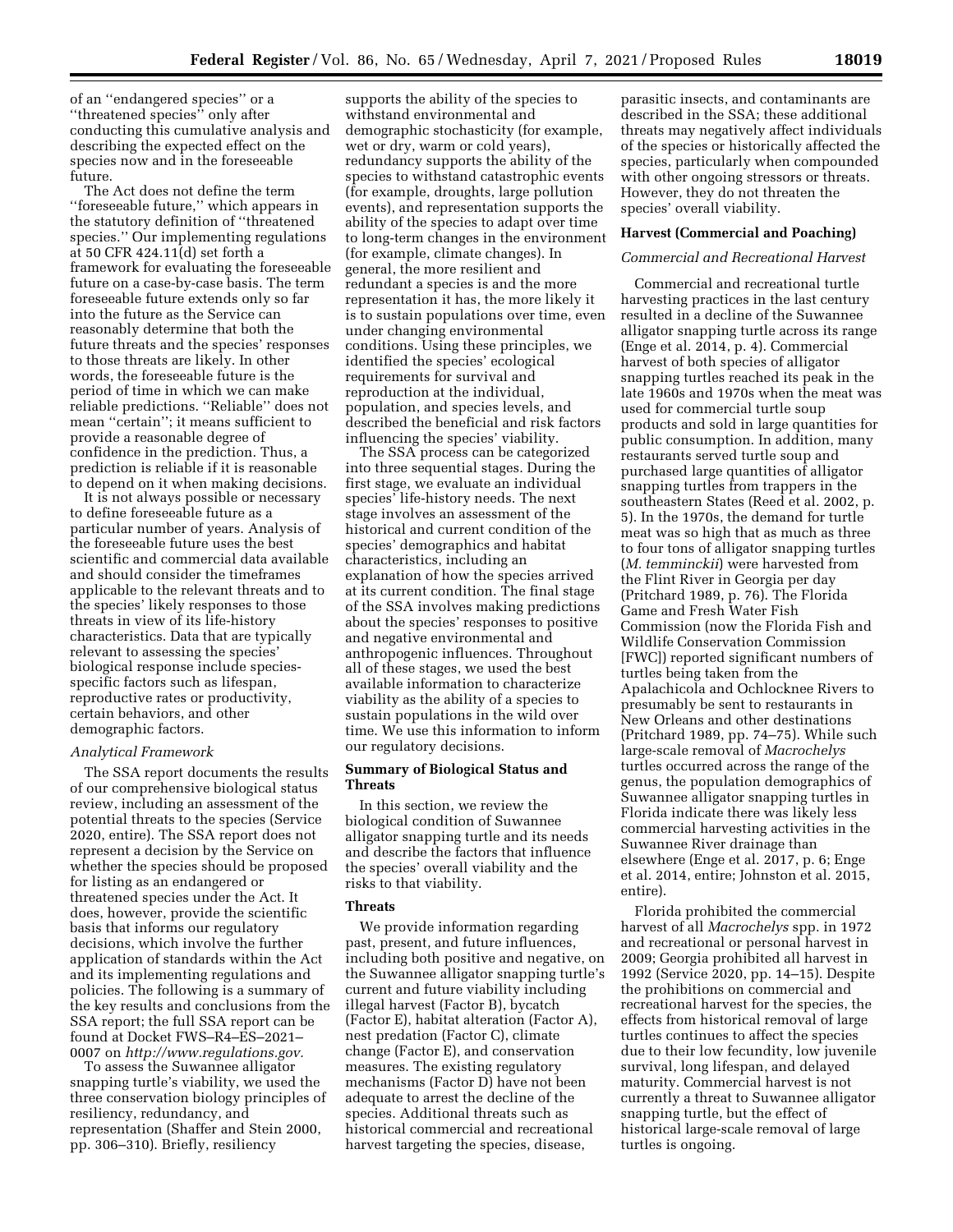# *Illegal Harvest (Poaching)*

Although both Florida and Georgia have prohibited recreational harvest, there is an international and domestic demand for turtles for consumption and for herpetofauna enthusiasts who collect turtle species for pets (Stanford et al. 2020, entire). The Suwannee alligator snapping turtle is no exception; farmed, hatchling alligator snapping turtles may be sold for up to 195 U.S. dollars per turtle (Lejeune et al. 2020, p. 8; MorphMarket 2020, unpaginated). Illegal harvest, or poaching, of Suwannee alligator snapping turtle may occur anywhere within its range for both the pet trade and turtle meat trade. The best available information regarding potential pressure from poaching comes from documented reports by law enforcement agencies and court cases involving the congeneric (species within the same genus) alligator snapping turtle. In a 2017 case, 3 men were convicted of collecting 60 large alligator snapping turtles (*M. temminckii*) in a single year in Texas and transporting them across State lines, violating the Lacey Act (Department of Justice 2017, entire). We expect that illegal harvest is affecting Suwannee alligator snapping turtles, given it has been documented on many occasions for the heterospecific alligator snapping turtle. Illegal harvest is an ongoing threat to Suwannee alligator snapping turtle because removing adult female turtles from the population lowers the viability of the species by reducing reproductive potential; in addition, the species is long-lived, slow to mature, and juvenile survival is very low making it more difficult for the historically overharvested population to recover.

Aside from the local and domestic use of turtles, the global demand for pet turtles and turtle meat continues to increase. Many species of turtles are collected from the wild as well as bred in captivity and are sold domestically and exported internationally. *Macrochelys* spp. are regularly exported out of the United States, typically as hatchlings or juveniles, to initiate brood stock for overseas turtle farms and for turtle collectors. According to the Service's Law Enforcement Management Information System (LEMIS), which provides reports about the legal international wildlife trade, most shipments of live alligator snapping turtles exported from 2005 to 2018 consisted of small turtles destined mostly for Hong Kong and China (Service 2018, entire). Prior to 2006, up to 23,780 *M. temminckii* per year were exported from the United States (70 FR 74700, December 16, 2005).

In 2006, *Macrochelys temminckii* was listed under the Convention on International Trade in Endangered Species of Wild Fauna and Flora (CITES) as an Appendix III species to allow for better monitoring of exports. At the time of the CITES listing, *M temminckii* was a single species; thus, *M. suwanniensis* is included under this listing.

### *Impacts of Harvest*

Because of Suwannee alligator snapping turtle's life history with delayed maturity, long generation times, and relatively low reproductive output, the species cannot sustain collection from the wild, especially of adult females, over any length of time (Reed et al. 2002, pp. 8–12). Adult turtles do not reach sexual maturity until 11 to 21 years of age. A mature female typically produces only one clutch per year consisting of 8–52 eggs (Ernst and Barbour 1989, p. 133). These turtles are characterized by low survivorship in early life stages, but surviving individuals may live many decades once they reach maturity. The lifehistory traits of the species (low fecundity, late age of maturity, and low survival of nests and juveniles) contribute to the population's slow response rebound after historical overexploitation. Therefore, population growth rates are extremely sensitive to the harvest of adult females. Adult female survivorship less than 98 percent per year is considered unsustainable, and a further reduction of this adult survivorship will generally result in significant local population declines (Reed et al. 2002, p. 9), though dynamics likely vary across the species' range. These data underscore how influential adult female mortality is on the ability of the species to maintain viable populations.

Although regulatory harvest restrictions have decreased the number of Suwannee alligator snapping turtles harvested, populations have not necessarily increased in response. This lag in population response is likely due to the demography of the species specifically delayed maturity, long generation times, and relatively low reproductive output. The Suwannee alligator snapping turtle population remains low despite commercial and recreational harvest prohibitions (Florida Fish and Wildlife Conservation Commission 2017, p. 6).

#### **Bycatch**

Suwannee alligator snapping turtles can be killed or harmed incidentally during fishing and other recreational activities. Some of these threats include fish hook ingestion, drowning when hooked on trotlines (a fishing line strung across a stream with multiple hooks set at intervals) and limb lines, or bush hooks, (single hooks hung from branches), jug lines (line with a hook affixed to a floating jug) along with injuries and drowning when entangled in various types of fishing line. Hoop nets are also used to capture catfish and baitfish and are made up of a series of hoops with netting and funnels where fish enter but are unable to escape through the narrow entry point. The nets are left submerged and may entrap small Suwannee alligator snapping turtles that enter the traps and are unable to escape. Boats and boat propeller strikes may also injure or kill Suwannee alligator snapping turtles; however, this effect is not limited to fishing boats.

Actively used or discarded fishing line and hooks pose harm to Suwannee alligator snapping turtles. They can ingest baited fishhooks and attached fishing line and, depending on where ingested hooks and line lodge in the digestive tract, they can cause harm or death (Enge et al. 2014, pp. 40–41). For example, hooks and line can cause gastrointestinal tract blockages, and the hooks can puncture the digestive organs, leading to mortality (Enge et al. 2014, pp. 40–41). Fishhooks have been found in the gastrointestinal tracts of radiographed Suwannee alligator snapping turtles (Enge et al. 2014, entire; Thomas 2014, pp. 42–43).

Trotlines also negatively affect Suwannee alligator snapping turtles. Trotlines are a series of submerged lines with hooks off a longer line. Trotline fishing involves leaving the lines unattended for extended periods, before returning to check them. Limblines and bush hooks are similar to trot lines in that they are typically set and left unattended; however, they only use a single hook. The turtles can become entangled in the lines and drown, as well as ingest trotline hooks and lines, also causing drowning or internal injuries. Bycatch from trotlines that resulted in mortality of *Macrochelys*  turtles has been well documented. Dead turtles have been found on lines that had seemingly been abandoned (Moore et al. 2013, p. 145). The lines and hooks may also become dislodged from their place of attachment when left unattended, becoming aquatic debris that remains in the waterway for extended periods of time and may continue to be an entanglement hazard for many species, including Suwannee alligator snapping turtles.

Another stressor associated with recreational fishing and boating is harm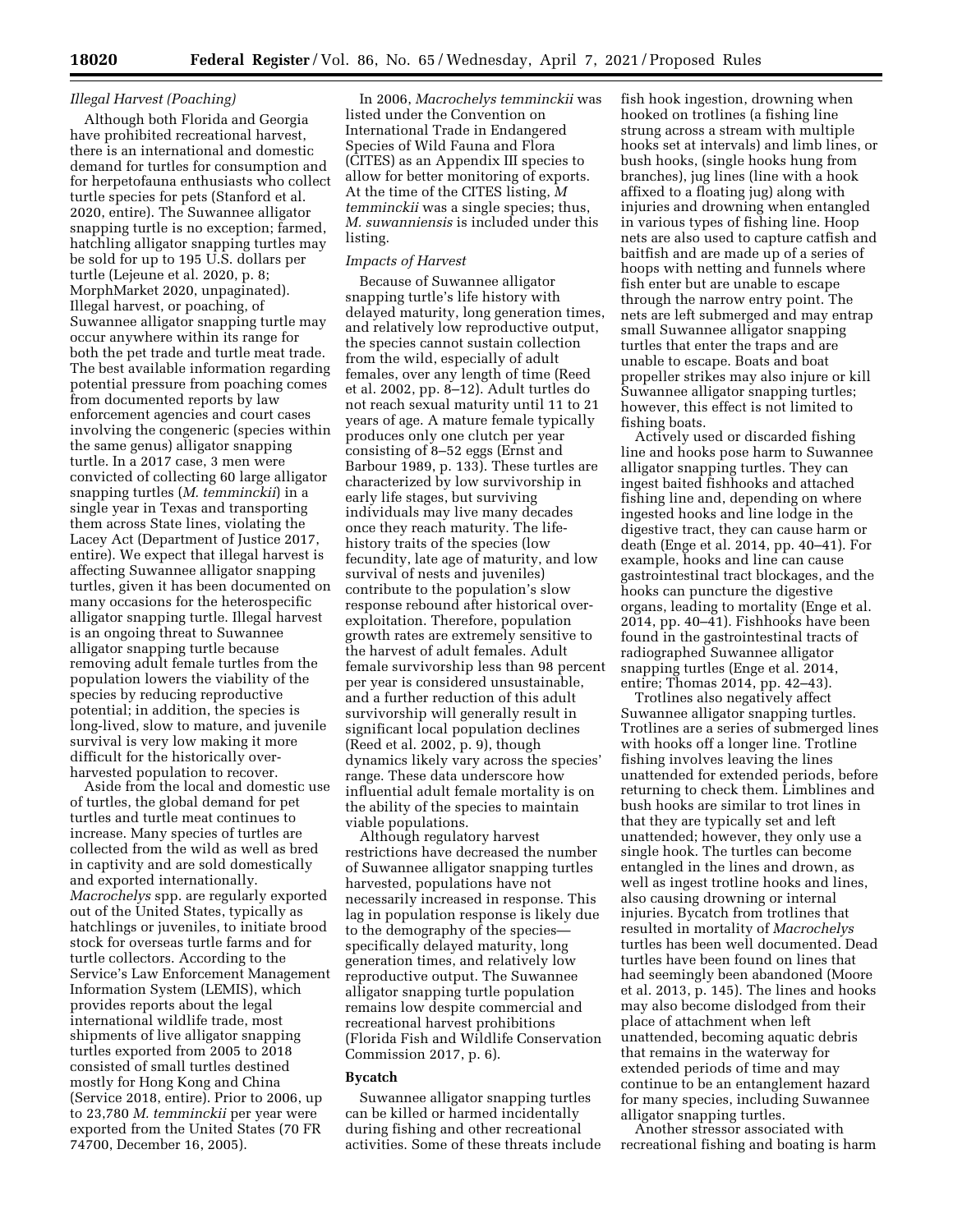caused by boat propeller strikes. Collisions with boat propellers by unsuspecting surfacing or submerged turtles can injure them resulting in extensive damage to their carapaces, though effects on population demographic rates are unknown (Enge et al. 2014, p. 41).

# **Habitat Alteration**

Suwannee alligator snapping turtle aquatic and nesting habitats have been altered by anthropogenic disturbances. Changes in the riparian or nearshore areas affect the amount of suitable soils for nesting sites because the species constructs nests on land near the water. Riparian cover is important as it moderates in-stream water temperatures and dissolved oxygen levels. In addition to affecting the distribution and abundance of alligator snapping turtle prey species, these microhabitat conditions affect the snapping turtles directly. Moderate temperatures and sufficient dissolved oxygen levels allow the turtles to remain stationary on the stream bottom for longer periods, increasing the ambush foraging opportunities. Changes in the riparian structure may affect the microclimate and conditions of the associated water body, directly affecting the foraging success of the turtles.

Activities and processes that can alter habitat include dredging, deadhead logging (removal of submerged or partially submerged snags, woody debris and other large vegetation for wood salvage), removal of riparian cover, channelization, stream bank erosion, siltation, and land use adjacent to rivers (*e.g.,* clearing land for agriculture). These activities negatively influence habitat suitability for Suwannee alligator snapping turtles. Erosion can change the stream bank structure affecting the substrate that may be suitable for nesting or accessing nesting sites. Siltation affects water quality and may reduce the health and availability of prey species. Channelization destroys the natural benthic habitat and also affects the water depth and normal flow. Submerged obstacles may be removed during the channelization, which affects the microhabitat dynamics within the waterway and removes important structure for alligator snapping turtles to use for resting, foraging, and cover from predators. While channelization within the species' range does not regularly occur, it is not prohibited. Deadhead logs and fallen riparian woody debris, where present, provide refugia during low-water periods and resting areas for all life stages and support important feeding areas for hatchlings and

juveniles (Enge et al. 2014, p. 40; Ewert et al. 2006, p. 62).

Suwannee alligator snapping turtle habitat is also influenced by water availability and quantity as well as water quality across its range. Ground water withdrawals in the Florida portion of the species' range are managed by the Suwannee River Water Management District (SRWMD); withdrawals increased by 64 percent between 1975 and 2000, mostly for irrigation. Most withdrawals in the basin occur in agricultural areas along the Suwannee River during the spring (March through May) (Thom et al. 2015, p. 2). Water withdrawals may reduce flow in some streams, effectively isolating some turtles from the rest of the population or making immature turtles more vulnerable to predators. Additionally, reduced water levels may impact prey abundance and distribution through restricting habitat connectivity, reducing dissolved oxygen levels, and increasing water temperatures.

Water quality may also be a factor for Suwannee alligator snapping turtles as contaminants enter the aquatic systems through runoff. The Lower Suwannee River's middle and lower basins are directly impacted by nutrients, including nitrates. Agricultural practices are the main source of nitrates, which specifically come from fertilizers and in some cases from manure and other waste products. They introduce nitrates to the river and groundwater (*i.e.,* springs) through surface runoff and groundwater seepage. Groundwater seepage transports nitrates to the aquifer, which then reemerge through springs and other groundwater discharge, especially during low flow periods (Pittman et al. 1997, entire; Katz et al. 1999, entire; FDEP 2003; Thom et al. 2015, p. 2).

The direct effects of water quality and water quantity on Suwannee alligator snapping turtle have not been quantified; however, as the human population that relies on water systems in the species' range continues to increase, the indirect effects across the entire range, coupled with other stressors, is likely to further reduce the species' viability. Underscoring the potential severity of this threat, Florida's human population is anticipated to grow from nearly 21.5 million in 2019 to more than 24.0 million by 2030 (Rayer and Wang 2020, p. 9). The public water supply demand will increase with increased human population growth. All counties within the species' range in Florida (Columbia, Union, Bradford, Alachua, Gilchrist, Levy, Dixie, Lafayette, Suwannee, Madison, and Hamilton Counties) are

part of the SRWMD supply area and are projected to increase in public water supply demand by an average of 11.29 percent increase in millions of gallons of water per day from 2010 to 2035 (SRWMD 2015, p. 42). In addition, the human population in these counties will experience an average of 17.25 percent population growth from the year 2010 to 2035 (SRWMD 2015, p. 43). As the human population increases, other threats to the species and its habitat are likely to increase. For example, recreational use of the Suwannee River will more than likely continue to rise, which will increase human encounters with Suwannee alligator snapping turtle through incidental bycatch or boat strikes. Also, more development may result in an increase in contaminated runoff and declines in water quality.

### **Nest Predation**

Nest predation rates for *Macrochelys*  spp. are high. Raccoons (*Procyon lotor*) are common nest predators, but ninebanded armadillos (*Dasypus novemcinctus*), Virginia opossums (*Didelphis virginiana*), bobcats (*Lynx rufus*), and river otters (*Lontra canadensis*) may also depredate nests (Ernst and Lovich 2009, p. 149; Ewert et al. 2006, p. 67; Holcomb and Carr 2013, p. 482). Additional nonnative species found within the species' range that may depredate nests include feral pigs (*Sus scrofa*) and invasive red imported fire ants (*Solenopsis invicta*) (Pritchard 1989, p. 69). Although not documented in Suwannee alligator snapping turtle nests, fire ants are prevalent across the species' range, and predation by fire ants was the suspected culprit in the failure of alligator snapping turtle (*M. temminckii*) nests in Louisiana (Holcomb 2010, p. 51). Beyond nest failure, some hatchlings endured wounds inflicted by fire ants that led to the loss of a limb or tail, which reduced their mobility and their chance of survival (Holcomb 2010, p. 72). The recovery of the species from historical overharvest depends on successful reproduction and survival of young. The currently low population size does not allow for absorbing the impact of elevated nest predation. The degree of added threat from the newer, introduced nest predators is unknown, but we can conclude that the overall threat from nest predation is greater than it was in the past because of the introduced predators. Coupled with other threats, nest predation will continue to negatively affect the species' overall viability.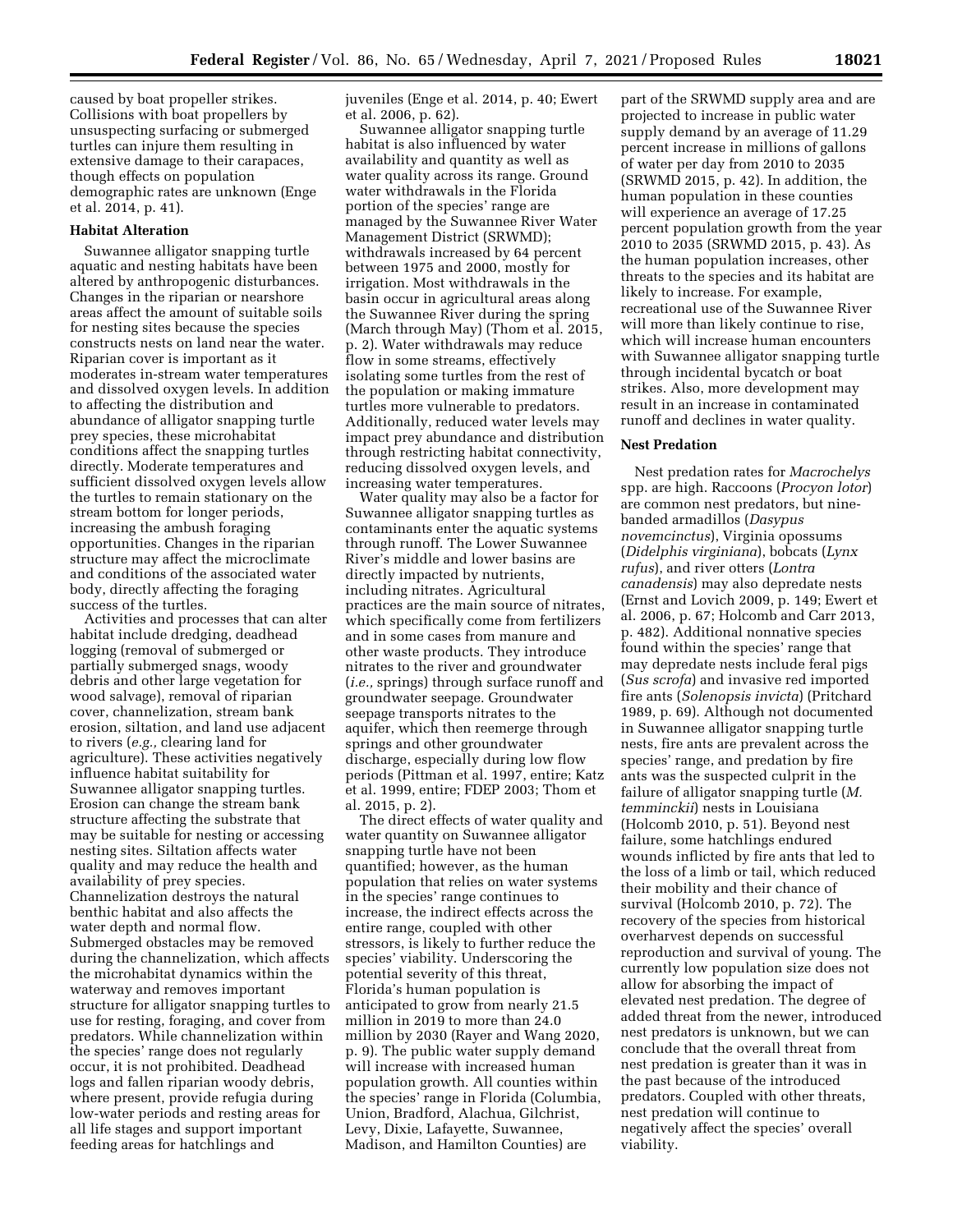### **Climate Change**

Climate change may also affect Suwannee alligator snapping turtle to varying degrees, but the extent of impact is influenced by certain geographical factors, including proximity to the coast and latitudinal thermogradients. Climate change may affect Suwannee alligator snapping turtle in several ways. First, increased water withdrawal for human use (*i.e.,* potable water and agriculture irrigation) and reduced precipitation may directly and indirectly impact habitat, food, and water availability throughout the Suwannee river basin. In addition, available water will be affected as greater evaporation will occur with continued warming temperatures. Furthermore, increased temperatures may have physiological impacts on sex ratios because these turtles have temperature-dependent sex determination, and higher temperatures may skew the sex ratio.

In the southeastern United States, temperatures are predicted to warm by 4–8 °F (2.2–4.4 °C) by 2100 (Carter et al. 2014, p. 399). Temperature determines the sex of the *Macrochelys* developing embryos; certain nest temperatures result in primarily male hatchlings with females produced at temperatures of the two extremes of the intermediate maleproducing temperatures. Females are produced when the nest temperatures are either cooler or warmer than the temperature threshold for male development. In order to develop mixed ratios of both sexes, fluctuating temperatures near the intermediate and extremes are ideal. In addition to temperature effects on sex ratio, temperature has been associated with nest viability, with highest viability in nests with intermediate sex ratios (produced at the male-producing intermediate temperature range with fluctuations of warmer or cooler temperatures for female-producing temperatures during the incubation period) and lowest in nests with femalebiased sex ratios (Ewert and Jackson 1994, pp. 28–29). Thus, warming temperatures might lead to Suwannee alligator snapping turtle nests with strongly female-biased sex ratios. These skewed sex ratios may result in declining viability as mating behaviors are altered and other issues with unbalanced populations arise.

Collectively, these impacts from reduced precipitation and increased temperature would reduce the quality or availability of suitable habitat for the Suwannee alligator snapping turtle (Thom et al. 2015, p. 126). Climate change impacts on the Suwannee

alligator snapping turtle will likely act in concert with and exacerbate other threats and stressors' impacts.

### **Other Stressors**

Other stressors that may affect Suwannee alligator snapping turtles include disease, nest parasites, contaminants from urban and agricultural runoff, and historical recreational harvest, but none of these stressors rise to the level of a threat. These stressors may act on individuals or have highly localized impacts., While each is relatively uncommon, these stressors may exacerbate the effects of other ongoing threats.

Additional information on these stressors acting on the species is available in the species' SSA in the Factors Influencing Viability section (Service 2020, pp. 14–20). It includes historical and current threats that have caused and are causing a decline in the species' viability. The primary threats currently acting on the species include illegal harvest, nest predation, and hook ingestion/entanglement. These primary threats are not only affecting the species now but are expected to continue impacting the species and were included in the species' future condition projections in the SSA (Service 2020, pp. 30–45).

# **Regulatory Mechanisms**

Several State and Federal regulatory mechanisms protect the Suwannee alligator snapping turtle and its habitat.

#### *Clean Water Act*

Section 401 of the Federal Clean Water Act (CWA) requires that an applicant for a Federal license or permit provide a certification that any discharges from the facility will not degrade water quality or violate waterquality standards, including Stateestablished water quality standard requirements. Section 404 of the CWA establishes programs to regulate the discharge of dredged and fill material into waters of the United States.

Permits to fill wetlands; to install, replace, or remove culverts; to install, repair, replace, or remove bridges; or to realign streams or water features that are issued by the Florida Department of Environmental Protection or U.S. Army Corps of Engineers under Nationwide, Regional General Permits, or Individual Permits include:

• Nationwide Permits are for ''minor'' impacts to streams and wetlands and do not require an intense review process. The impacts allowed under Nationwide Permits usually include projects affecting stream reaches less than 150 feet (45.72 m) in length, and wetland fill

projects up to 0.50 acres (0.2 hectare). Mitigation is usually provided for the same type of wetland or stream impacted and is usually at a 2:1 ratio to offset losses.

• Regional General Permits are for various specific types of impacts that are common to a particular region; these permits will vary based on location in a certain region/State.

• Individual permits are for the larger, higher impact, and more complex projects. These require a complex permit process with multi-agency input and involvement. Impacts in these types of permits are reviewed individually, and the compensatory mitigation chosen may vary depending on the project and types of impacts.

The Clean Water Act regulations ensure proper mitigation measures are applied to minimize the impact of activities occurring in streams and wetlands where the species occurs. These regulations contribute to the conservation of the species by minimizing or mitigating the effects of certain activities on Suwannee alligator snapping turtles and their habitat.

# *Convention on International Trade in Endangered Species of Wild Fauna and Flora (CITES)*

Suwannee alligator snapping turtle is included under *Macrochelys* spp., in the CITES Appendix III species list. *Macroclemys [=Macrochelys] temminckii* was listed as an Appendix III species under CITES. At the time the species was added to the list in 2006, the genus was a single species described as *Macroclemys* and synonymous with *Macrochelys* (70 FR 74700, December 16, 2005). Both species, alligator snapping turtle and Suwannee alligator snapping turtle, are protected under this regulation because they were included as a single entity at the time of the CITES Appendix III listing. CITES requires permits for exports of Appendix III species as well as annual reporting; annual reports must include the number of exported individuals of listed species. These requirements help control and document legal, international trade. Thus, Appendix-III listings lend additional support to State wildlife agencies in their efforts to regulate and manage these species, improve data gathering to increase knowledge of trade in the species, and strengthen State and Federal wildlife enforcement activities to prevent poaching and illegal trade.

While the CITES reporting indicates the number of turtles exported with other relevant data, the information required for the export reports does not always accurately identify the source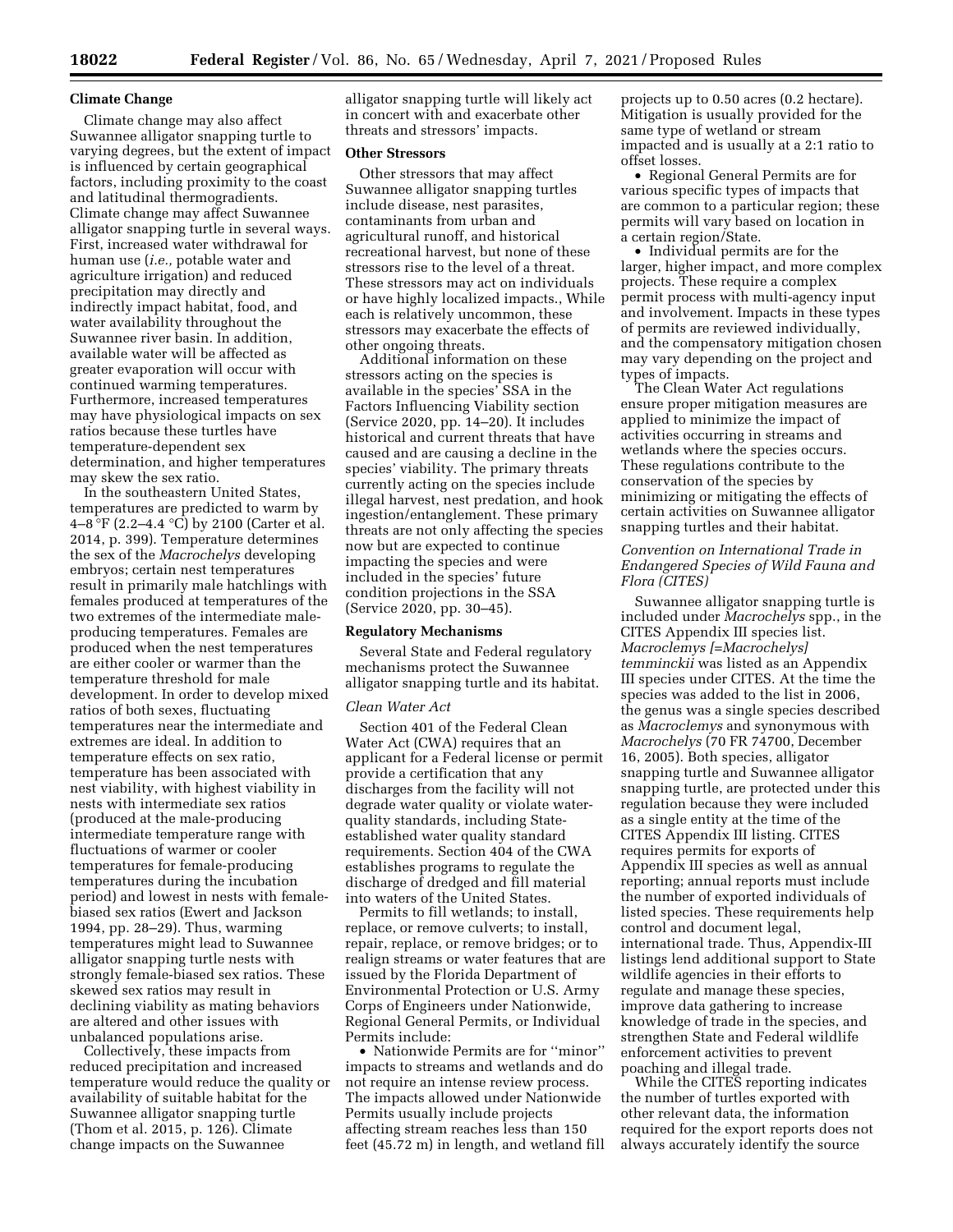stock of the exported turtle(s). Most alligator snapping turtles that were exported between 2005 and 2018 were identified as ''wild'' individuals; however, many were likely from farmed parental stock (Service 2018, entire). The discrepancy in reporting the actual source of the internationally exported turtles does not allow us to easily evaluate the impact of export on Suwannee alligator snapping turtles. Additionally, there are no reporting requirements to track domestically traded alligator snapping turtles, which are not included in CITES reporting.

### *National Wildlife Refuges*

Approximately 5 percent of the Suwannee alligator snapping turtle's range includes areas within two National Wildlife Refuges (NWR), Okefenokee in Georgia and Lower Suwannee in Florida. These Refuges are managed by the Service to conserve native wildlife species and their habitats and are protected from future development. Both NWRs have comprehensive conservation plans (CCP) that ensure each NWR is managed to fulfill the purpose(s) for which it was established.

Okefenokee NWR is at the northernmost proximity of the species' range and is a freshwater wetland. There are only a few anecdotal reports within Okefenokee NWR. There have been no systematic surveys conducted within the swamp, so the extent of use by the species of that area has not yet been documented. However, the paucity of documented and anecdotal records from the surrounding areas would indicate that the species is not common or widespread at this location.

The Okefenokee NWR CCP includes a strategy within their wildlife management goal to ''develop and implement surveys to determine distribution and population status of amphibians and reptiles, particularly those species that are threatened, endangered, or species of special concern.'' The CCP also includes an objective to ''identify factors influencing declines in the refuge's fishery by examining water chemistry, groundwater withdrawals, water quality, pH levels, invertebrate populations and the physical environment. Evaluate feasibility of restoring the fish population (Service 2006, pp. 84–86).'' This knowledge would clearly benefit management of the Suwannee alligator snapping turtle.

The Lower Suwannee NWR is at the mouth of the Suwannee River where it feeds into the Gulf of Mexico. Twenty miles of the Suwannee River is within the refuge and is suitable habitat for

Suwannee alligator snapping turtles, albeit less so as salinity increases the closer the river gets to the Gulf of Mexico. The species is considered common within the Refuge, and nesting has been confirmed; however, the species is not commonly seen (due to their ability to burrow into the river or creek banks, or sitting on the bottom and staying submerged until surfacing for air is needed), and cryptic coloration when submerged makes detection of the species very difficult (Woodward 2021, pers. comm.). The Lower Suwannee NWR CCP includes management actions that may benefit the species and provides goals for wildlife, habitat, and landscape management. The CCP's objectives and strategies provide that the refuge monitor and manage wildlife populations, manage the habitats for threatened and endangered species and species of special concern in the State of Florida, and promote interagency and private landowner cooperation (Service 2001, pp. 11–22). The Lower Suwannee River NWR provides logistical, operational, in-kind, and financial support to FWC's Suwannee alligator snapping turtle team to conduct surveys on the refuge.

# *Department of Defense—Moody Air Force Base*

Moody Air Force Base is near Valdosta, Georgia, and has many freshwater ponds and a large lake, Mission Lake, that drains into the Grand Bay system. Suwannee alligator snapping turtles do not commonly occur on Moody Air Force Base, but they are occasionally found. The Base's Integrated Natural Resources Management Plan (INRMP) describes *Macrochelys* as occurring on the Base; however, there are no management activities described directly for the species in the INRMP. The Department of Defense ensures INRMPs are consistent with the Sikes Act Improvement Act of 1997, as amended through 2010 (16 United States Code [U.S.C.] 670a *et seq.*), which requires the preparation, implementation, update, and review of an INRMP for each military installation in the United States and its territories with significant natural resources.

### *State Protections*

The Suwannee alligator snapping turtle is State-listed in both Florida and Georgia as a threatened species. The Florida Fish and Wildlife Conservation Commission (FWC) directs staff to evaluate all species listed as Threatened or Species of Special Concern as of September 1, 2010, as required by rule 68A–27.0012 Florida Administrative

Code, which makes it illegal to take, possess, or sell the Suwannee alligator snapping turtle, as it is a protected species. Since the original 2010 biological status review, two species of alligator snapping turtle were differentiated based upon genetic and skeletal differences (Thomas et al. 2014, entire), necessitating new biological status reviews of both species. During FWC's 2017 biological assessment of *Macrochelys,* it was determined by the biological review group that *M. suwanniensis* was distinct and warranted listing as Threatened based upon IUCN Red List criteria (Enge et al. 2017. p. 3).

Florida developed a Species Action Plan (SAP) that includes all *Macrochelys* spp. due to their similarity in appearance, vulnerability to deliberate human take, incidental take with fishing gear, pollution, riverine habitat alteration, and nest predation (FWC 2018, p. iii). The objectives of the SAP include: Habitat Conservation and Management, Population Management, Monitoring and Research, Rule and Permitting Intent, Law Enforcement, Incentives and Influencing, Education and Outreach, and Coordination with Other Entities (FWC 2018, pp. 10–27). Implementation of the *Macrochelys* spp. SAP is ongoing (FWC 2018, entire). FWC has established a team of biologists, the Suwannee alligator snapping turtle team, who continue to study the species to better understand the species and population trends.

Both *Macrochelys suwanniensis* and *M. temminckii* are found in Georgia, but their ranges do not overlap. Georgia listed *M. temminckii* as threatened in 1992, which at the time included both species, and continues to cover both species as threatened. State law protects threatened animal species by prohibiting their harassment, capture, killing, sale, and purchase; and destruction of their habitat on public land (Georgia Administrative Code section 391–4–10-.06). In the State's Wildlife Action Plan, the Department of Natural Resources indicates they intend to conduct genetic, taxonomic, and reproductive studies of high-priority species (GDNR 2015, p. D–5). Current State regulations are intended to minimize the impact of poaching and also contribute to the conservation of the species through public outreach. Because of the life history of the species with generation times up to 30 years, recovery from historical impacts to the population take greater time to be rebuild a healthy, sustainable population.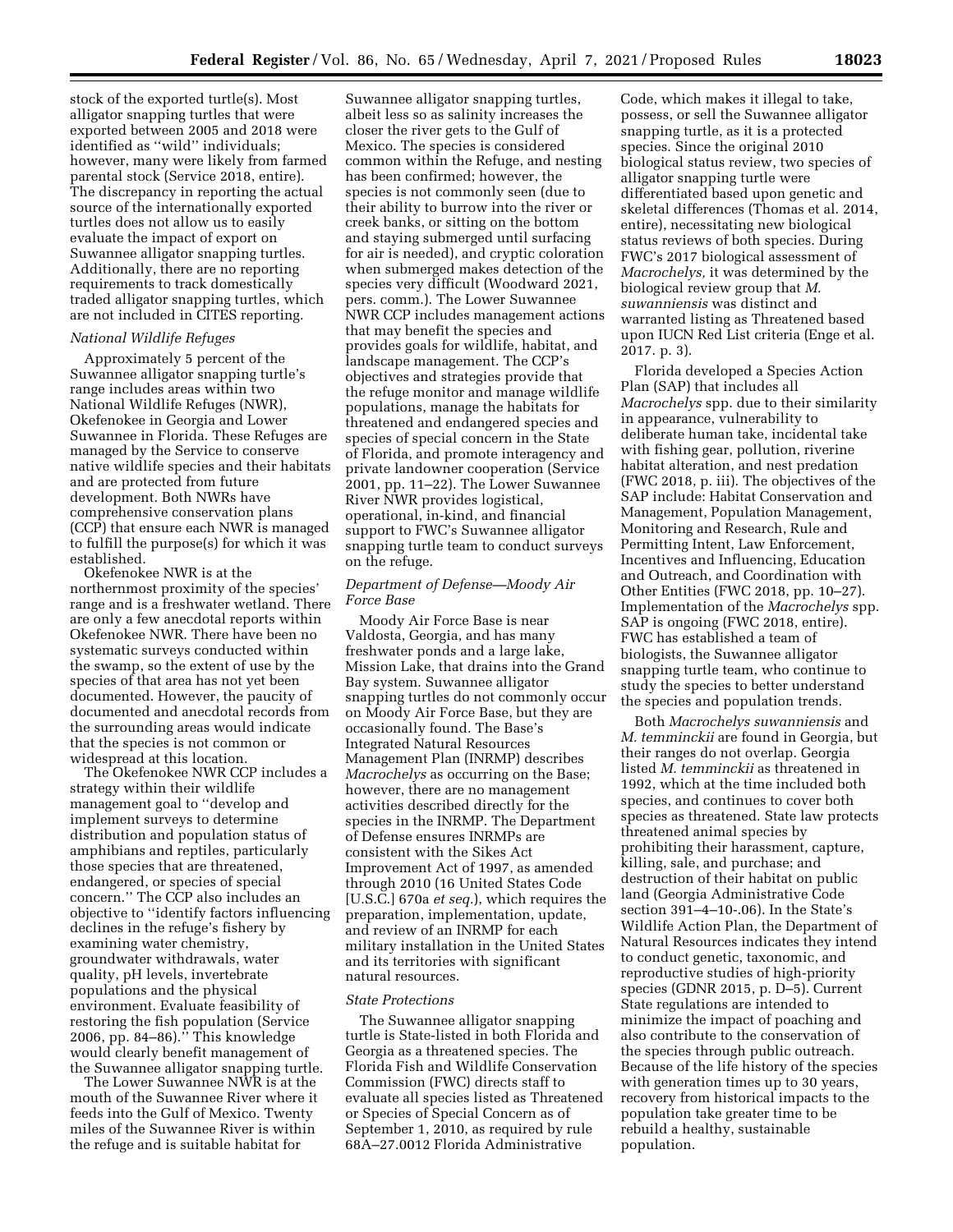# *State and Federal Stream Protections (Deadhead Logging)*

Structural features within the water are important components of the habitat for Suwannee alligator snapping turtles. Submerged and partially submerged vegetation provide feeding and sheltering areas for all age classes. The structural diversity and channel stabilization created by instream woody debris provides essential habitat for spawning and rearing aquatic species (Bilby 1984, p. 609 and Bisson et al. 1987, p. 143). Snag or woody habitat was reported as the major stable substrate in southeastern Coastal Plain sandy-bottom streams and a site of high invertebrate diversity and productivity (Wallace and Benke 1984, p. 1651). Wood enhances the ability of a river or stream ecosystem to use the nutrient and energy inputs and has a major influence on the hydrodynamic behavior of the river (Wallace and Benke 1984, p. 1643). One component of this woody habitat is deadhead logs, which are sunken timbers from historical logging operations. Deadhead logging is the removal of submerged cut timber from a river or creek bed and banks. However, current State regulations minimize the impact of deadhead logging on Suwannee alligator snapping turtle. Florida allows deadhead logging only with proper permits from the Florida Department of Environmental Protection, the consideration of which includes assessment of impacts on wildlife. Further, the State prohibits deadhead logging in some of the waterways in the species' range. Georgia is not currently processing permits; therefore, deadhead logging is not currently being permitted in any of its waterways.

# *State and Federal Stream Protections (Buffers and Permits)*

A buffer such as a strip of trees, plants, or grass along a stream or wetland naturally filters out dirt and pollution from rainwater runoff before it enters rivers, streams, wetlands, and marshes. This vegetation not only serves as a filter for the aquatic system, but the riparian cover influences microhabitat conditions such as in-stream water temperature and dissolved oxygen levels. These habitat conditions not only influence the distribution and abundance of alligator snapping turtle prey species but also directly affect Suwannee alligator snapping turtles. Moderate temperatures and sufficient dissolved oxygen levels allow the turtles to remain stationary on the stream bottom for longer periods, increasing their ambush foraging opportunities.

Loss of riparian vegetation and canopy cover result in increased solar radiation, elevation of stream temperatures, loss of allochthonous (organic material originating from outside the channel) food material, and removal of submerged root systems that provide habitat for alligator snapping turtle prey species (Allan 2004, pp. 266–267).

The Georgia Erosion and Sediment Control Act restricts disturbance and trimming of vegetation within a 25-ft (7.62-m) buffer adjacent to creeks, streams, rivers, saltwater marshes, and most lakes and ponds, and the Georgia Planning Act requires some local governments to adopt a 100-ft (30.48-m) buffer. Georgia also has a non-point water pollution source management program under which the State established and updates a Nonpoint Source Management Plan; this plan sets long-term goals and short-term activities for the State, partners, and stakeholders to address non-point source pollution. Although not focused on buffers per se, the Florida Surface Water Improvement and Management Act addresses statewide non-point source pollution impacts to waterbodies on a landscape scale and partners with Federal, State, and local governments, and the private sector to restore damaged ecosystems and prevent pollution from storm water runoff (Florida Administrative Code, Rule: 62–43.010).

#### **Conservation Measures**

In this section, we describe conservation measures in place for Suwannee alligator snapping turtle. Many efforts are directed to *Macrochelys* in general; however, we are describing below those that affect only Suwannee alligator snapping turtle.

# *Suwannee River Water Management District (SRWMD)*

Water conservation measures restricting lawn and landscaping irrigation can benefit the Suwannee alligator snapping turtle by limiting water withdrawal, which directly benefits the turtle through maintaining available habitat and supporting habitat for prey species, and by reducing runoff of fertilizers and other turf management chemicals that could disrupt or alter water chemistry in the streams. The SRWMD manages the water and other related resources within the range of the Suwannee alligator snapping turtle including the Suwannee, Withlacoochee, Alapaha, Santa Fe, and Ichetucknee Rivers within Florida. The agency monitors the water quantity and quality by regular testing and reporting. It also implements water-use restrictions to conserve freshwater resources of

springs and rivers within the SRWMD. Unnecessary water use is discouraged, and landscape irrigation restrictions are implemented as needed such as limiting watering to twice per week based on a District water conservation measures that apply to residential landscaping, public or commercial recreation areas, and businesses that are not regulated by a District-issued water use permit (SRWMD 2021, unpaginated). Landscape irrigation accounts for the largest percentage of household water use in the State of Florida. Mandatory lawn and landscape watering measures are in effect throughout the SRWMD. These restrictions contribute to maintaining healthy groundwater level and flows.

# **Current Condition**

The current condition for Suwannee alligator snapping turtle considered the current abundance, current threats, and conservation actions as in the context of what is known about its historical range. In order to determine species-specific population and habitat factors along with threats and conservation actions acting on the species, expert elicitation was used in the absence of available related information. Species experts independently provided relevant information related to the species for which each were familiar. To describe Suwannee alligator snapping turtle's resiliency, redundancy, and representation for the current condition analysis, we assessed the species as a single population, because there is evidence that the turtles may move between the Suwannee and Santa Fe Rivers. The entire species is estimated to have an abundance of 2,000 turtles across its entire range in Georgia and Florida (Service 2020, p. 25).

The current major threats acting on the Suwannee alligator snapping turtle include fishing bycatch, illegal harvest (poaching), nest predation, habitat alteration, and climate change. Other stressors acting on the species include disease, insect parasitism, and contaminants. The species is listed in Florida and Georgia as threatened on each State's threatened and endangered species list. When evaluating range expansion or constriction, recent surveys have confirmed minimal change in the known, limited historical range.

The resiliency of the single Suwannee alligator snapping turtle population is described according to its abundance, threats, and range expansion or contraction. Current abundance was the assessment for current resilience, along with information about current threats, conservation actions, and distribution serving as auxiliary information about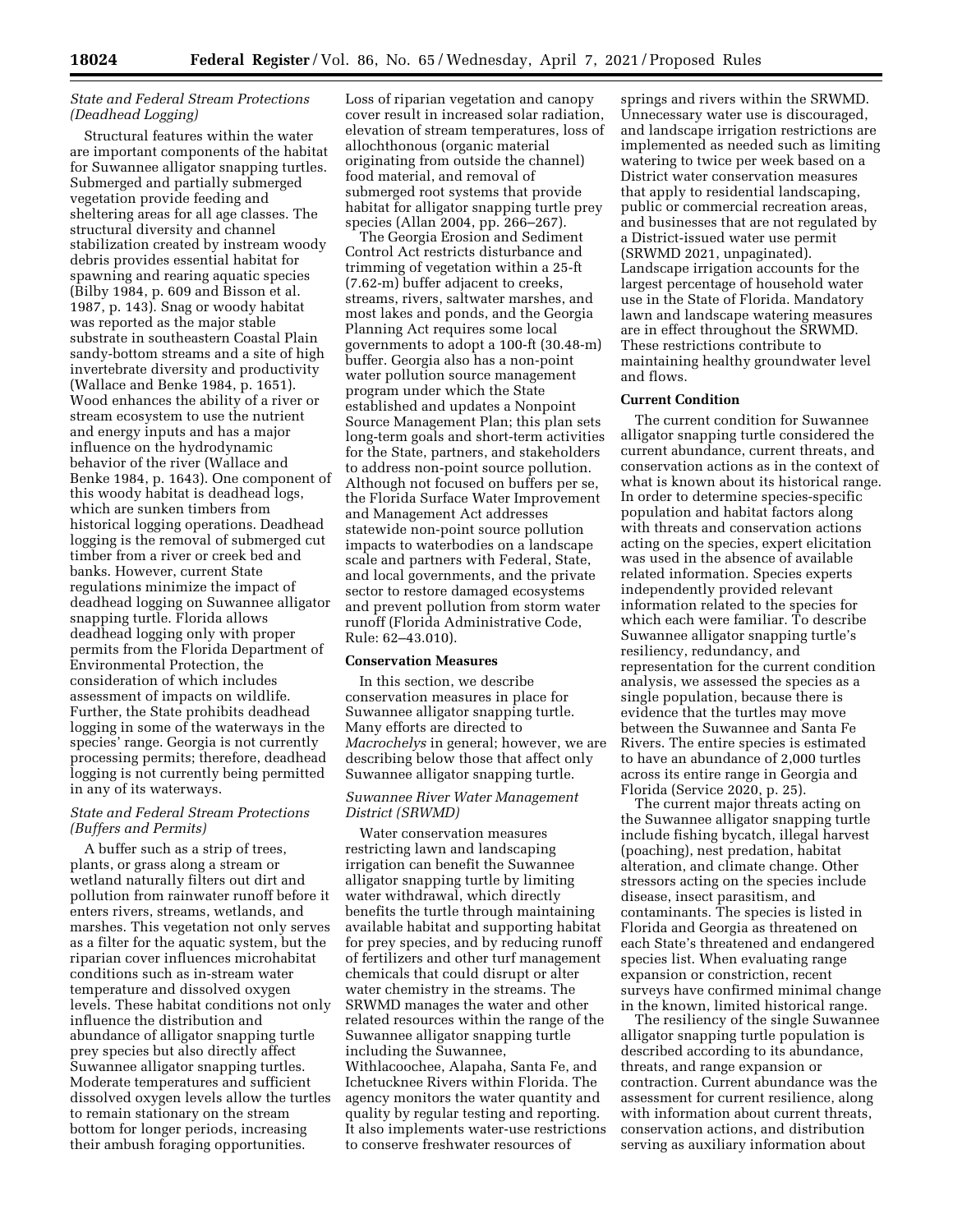the causes and effects of current versus historical abundances. There is little information with which to make rigorous comparisons between current and historical abundances; however, population depletions historically occurred for consumption and cumulated through the 1970s when turtles and turtle meat were exported regionally for commercial use. Information about the magnitude of the changes in abundance over time come from anecdotal observations by trappers (Pritchard 1989, pp. 74, 76, 80, 83). The historical large-scale removal of large, reproductive turtles from the population for commercial harvest continue to affect the species and its' ability to rebound. Therefore, as a result of the historical and ongoing threats, as described above, the species currently (resiliency) encompasses a single population with an estimated abundance of 2,000 turtles across most of its historical range in Georgia and Florida. Additional information regarding current condition descriptions are included in the SSA report (Service 2020, pp. 26–28).

The home range for Suwannee alligator snapping turtles has been reported between 243 m and 2,013 m (Thomas 2014, pp. 41–42). Turtles are not confined to any part of their range as long as there are no physical barriers; while this species is aquatic with the exception of nesting, these turtles are capable of moving across land if necessary as conditions become unsuitable or resources are diminished. When describing the species' representation, for the purposes of the SSA in evaluating the species' current and future viability, the species consisted of a single representative unit. The best available science regarding the species indicates there is no genetic or environmental condition variation across the species' range that would allow for delineating additional representative units. Representation, which measures a species' adaptive potential in the face of natural or anthropogenic changes, is inherently low for this species because the best available information shows it lacks significant genetic variation within its single population. In addition, there are no physical barriers inhibiting movement within the range that bring about genetic divergence over time.

The Suwannee alligator snapping turtle's redundancy is likewise limited to the single population, with an estimated abundance of 2,000 turtles, across its historical range. Redundancy is related to a species' response to a catastrophic event. While there is only a single population, it is widely distributed across the historical range; therefore, the chance of a catastrophic event affecting the entire species is very low.

In summary, the overall current condition of the species' viability is affected by the residual effects of historical overharvest, historical and ongoing impacts from incidental limb line/bush hook and recreational fishing bycatch and/or hook ingestion, illegal harvest, habitat alteration, nest predation, and the species' life history (*i.e.,* low annual recruitment and delayed sexual maturity). Because of these threats, and particularly the legacy effects of historical harvest, the overall current condition is a single population with an estimated abundance of 2,000 turtles across most of its historical range. The species' resiliency is likely lower than it was historically as a result of the loss of reproductive females and the species' life history (long-lived, late age to sexual maturity, low intrinsic growth rate). However, the species was not well studied historically, so there is little information (anecdotal observations) from with which to make comparisons between historical and current abundance estimates. Redundancy and representation are limited and low, respectively, since the species is considered a single population with little genetic variability or no physical barriers to movement.

### **Future Condition**

The future condition of Suwannee alligator snapping turtle is described in detail in the SSA report (Service 2020, pp. 30–45). When evaluating the species' future viability, we considered the current condition of the species and the threats acting on the species to develop a model to determine future trends of species' estimated abundance. We applied six plausible scenarios that factored in the estimated abundance and threats acting on the species to project the future resiliency of the species (Table 1). Three scenarios consider conservation actions to be applied, while the remaining three scenarios project conditions with no conservation actions.

To assess future conditions and the viability of the Suwannee alligator snapping turtle, we constructed a female-only, stage-structured matrix population model to project the population dynamics over 50 years. Species experts identified five primary potential threats that were likely to reduce stage-specific survival probabilities: Commercial fishing bycatch (includes entanglement, drowning, or otherwise dying from interaction with fishing gear; influenced hatchling, juvenile, and adult survival), recreational fishing bycatch (has the same impacts as commercial fishing bycatch; influenced juvenile and adult survival), hook ingestion (surviving a bycatch event but enduring the lingering effects of an ingested hook; influenced juvenile and adult survival), illegal collection (*i.e.,* poaching; influenced hatchling, juvenile, and adult survival), and subsidized nest predators (influenced nest survival). The subsidized nest predator threat reflects additional nest depredation beyond what would be expected from common nest mesopredators (*e.g.,* raccoons and opossums), with fire ants (*Solenopsis*  spp.) being the primary nest predator.

We used the best available information from the literature to parameterize the population matrix and elicited data from species experts to quantify stage-specific initial abundance, the spatial extent of threats, and threat-specific percent reductions to survival. To account for potential uncertainty in the effects of each threat, the six future scenarios were divided along a spectrum: Threat-induced reductions to survival were decreased by 25 percent, were unaltered, or were increased by 25 percent. To simulate conservation actions, the spatial extent of each threat was either left the same or reduced by 25 percent (Table 1). We used a fully stochastic projection model that accounted for uncertainty in demographic parameters to predict future conditions of the Suwannee alligator snapping turtle units under the six different scenarios. We then used the model output to predict the probability of extinction and quasi-extinction. Quasi-extinction is defined here as the probability that the Suwannee alligator snapping turtle population declined to less than 5 percent of the abundance in year one of the simulation (*e.g.,* starting abundance).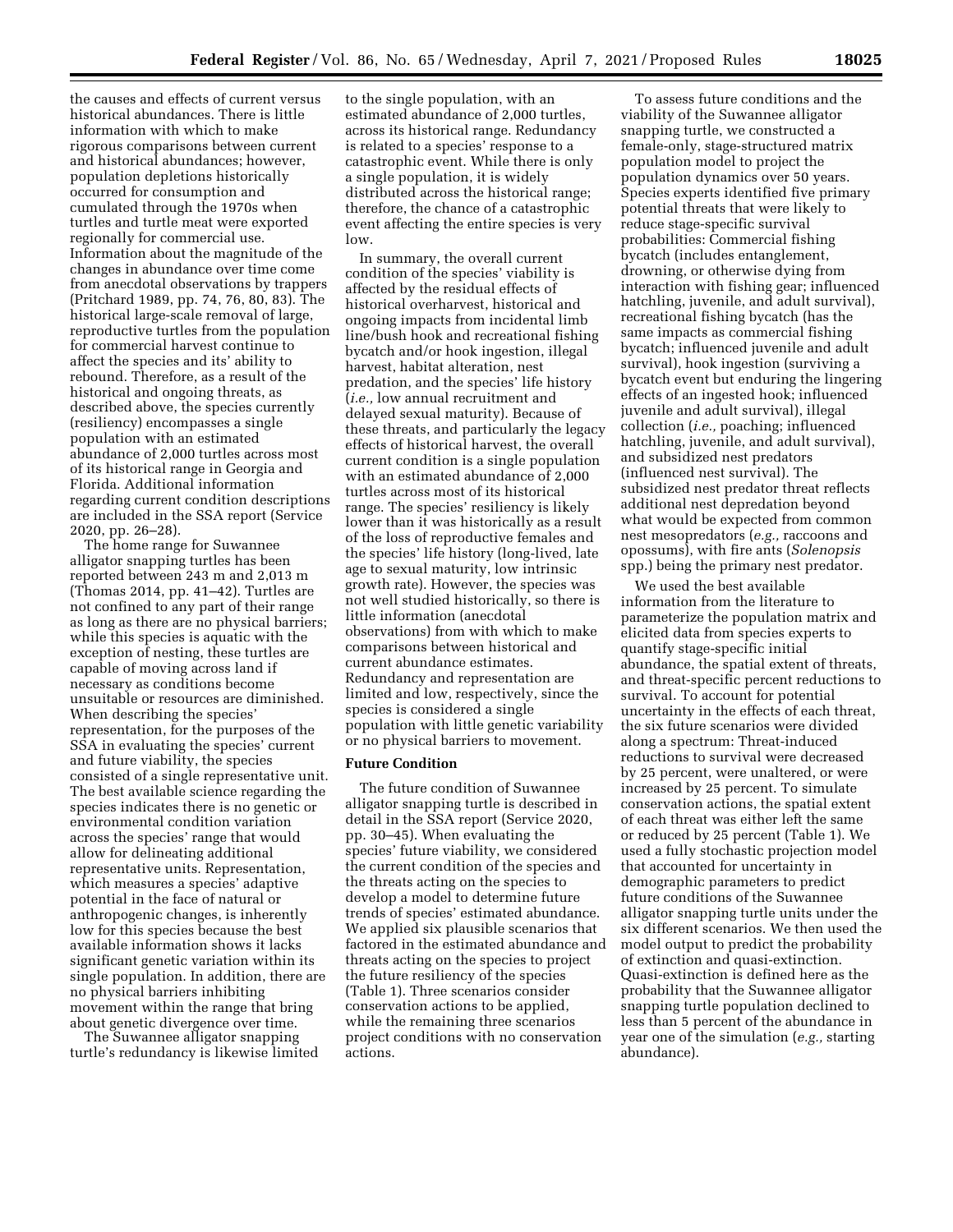TABLE 1—DESCRIPTION OF SIX FUTURE SCENARIOS MODELED FOR THE SUWANNEE ALLIGATOR SNAPPING TURTLE'S SINGLE POPULATION; SCENARIO NAMES ARE GIVEN IN QUOTATION MARKS

|                                  | Conservation absent                                                                                            | Conservation present                                                                                                   |
|----------------------------------|----------------------------------------------------------------------------------------------------------------|------------------------------------------------------------------------------------------------------------------------|
| Decreased Threat Magnitude       | "Decreased Threats"<br>Impact of threats: Reduced 25% Spatial extent of<br>threats: Expert-elicited.           | "Decreased Threats $+$ "<br>Impact of threats: Reduced 25% Spatial extent of<br>threats: Reduced 25%.                  |
| Expert-Elicited Threat Magnitude | "Expert-Elicited Threats"<br>Impact of threats: Expert-elicited Spatial extent of<br>threats: Expert-elicited. | "Expert-Elicited Threats $+$ "<br>Impact of threats: <i>Expert-elicited</i> Spatial extent of<br>threats: Reduced 25%. |
| Increased Threat Magnitude       | "Increased Threats"<br>Impact of threats: Reduced 25% Spatial extent of<br>threats: Expert-elicited.           | "Increased Threats $+$ "<br>Impact of threats: <i>Increased 25%</i> Spatial extent of<br>threats: Reduced 25%.         |

Suwannee alligator snapping turtle abundance was predicted to decline over the next 50 years in all six scenarios. The single population's resiliency measure also declined as abundance declined. Given the high uncertainties parameterized in the model, the species does not have a high likelihood of extinction in the basin within 50 years. However, quasiextinction is very likely to occur in both decreased threats scenarios (after an average of 35 to 40 years), very likely to occur in both expert-elicited scenarios (after an average of 28 to 35 years), and virtually certain in both increased threats scenarios (after an average of 2 to 30 years). Resiliency continues to decline despite conservation action implementation and prohibitions on harvest. Representation and redundancy were already inherently low and limited, respectively, with a single population representing the species with little to no genetic variation or physical barriers to movement, and this limited redundancy and low representation did not change under any of the scenarios.

We note that, by using the SSA framework to guide our analysis of the scientific information documented in the SSA report, we have not only analyzed individual effects on the species, but we have also analyzed their potential cumulative effects. We incorporate the cumulative effects into our SSA analysis when we characterize the current and future condition of the species. To assess the current and future condition of the species, we undertake an iterative analysis that encompasses and incorporates the threats individually and then accumulates and evaluates the effects of all the factors that may be influencing the species, including threats and conservation efforts. Because the SSA framework considers not just the presence of the factors, but to what degree they collectively influence risk to the entire species, our assessment integrates the cumulative effects of the factors and

replaces a standalone cumulative effects analysis.

# **Determination of Suwannee Alligator Snapping Turtle Status**

Section 4 of the Act (16 U.S.C. 1533) and its implementing regulations (50 CFR part 424) set forth the procedures for determining whether a species meets the definition of an endangered species or a threatened species. The Act defines an endangered species as a species that is ''in danger of extinction throughout all or a significant portion of its range,'' and a threatened species as a species that is ''likely to become an endangered species within the foreseeable future throughout all or a significant portion of its range.'' The Act requires that we determine whether a species meets the definition of endangered species or threatened species because of any of the following factors: (A) The present or threatened destruction, modification, or curtailment of its habitat or range; (B) Overutilization for commercial, recreational, scientific, or educational purposes; (C) Disease or predation; (D) The inadequacy of existing regulatory mechanisms; or (E) Other natural or manmade factors affecting its continued existence.

# *Status Throughout All of Its Range*

After evaluating threats to the species and assessing the cumulative effect of the threats under the section 4(a)(1) factors, we found that the species current condition encompasses a single population with an estimated abundance of 2,000 turtles (resiliency) distributed across most of its historical range (redundancy), and therefore, this species is not currently on the brink of extinction. Historical activities that included removal of turtles for consumption through recreational and commercial harvest continue to suppress the viability of the species despite current harvest prohibitions.

There are currently about 2,000 individuals distributed throughout the entire species' range across southern

Georgia and northern Florida in the Suwannee River basin (Service 2020, p. 27). Surveys indicate an overall declining population trend; however, recruitment is occurring, and juvenile to adult ratios are consistent with general predictions for long-lived turtles (Folt et al. 2016, p. 29).

The threats that are acting on the species contribute to a decline in the species' viability; however, the species currently occupies much of its historical range. Given the species' longevity, the likely impacts of existing threats, and the current population size, the species is not currently in danger of extinction throughout its range.

Due to the delayed age of sexual maturity and a generation time of about 28 years, the species is slow to recover from historical harvest pressures that reduced the species' viability. As the genus was recently split, the specific impact of large-scale harvest on Suwannee alligator snapping turtles is unknown; however, for *Macrochelys temminckii,* 22 years after *M. temminckii* commercial harvest ended in Georgia, surveys conducted during 2014 and 2015 in Georgia's Flint River revealed no significant change in abundance since 1989 (King et al. 2016, entire). We expect commercial harvest had a similar impact on the Suwannee alligator snapping turtle as it did on the alligator snapping turtle. Thus, despite prohibition of legal harvest of the Suwannee alligator snapping turtle in Georgia and Florida, the Suwannee alligator snapping turtle population will similarly be slow to recover.

The species has experienced severe depletion in the past when the species was heavily harvested, primarily for consumption, prior to prohibitions. This past large-scale removal of large, adult turtles continues to affect the current demographics because the species has a relatively long lifespan, late age to maturity, and low fecundity with production of a single clutch every 1– 2 years. The current recruitment rate has declined because of past commercial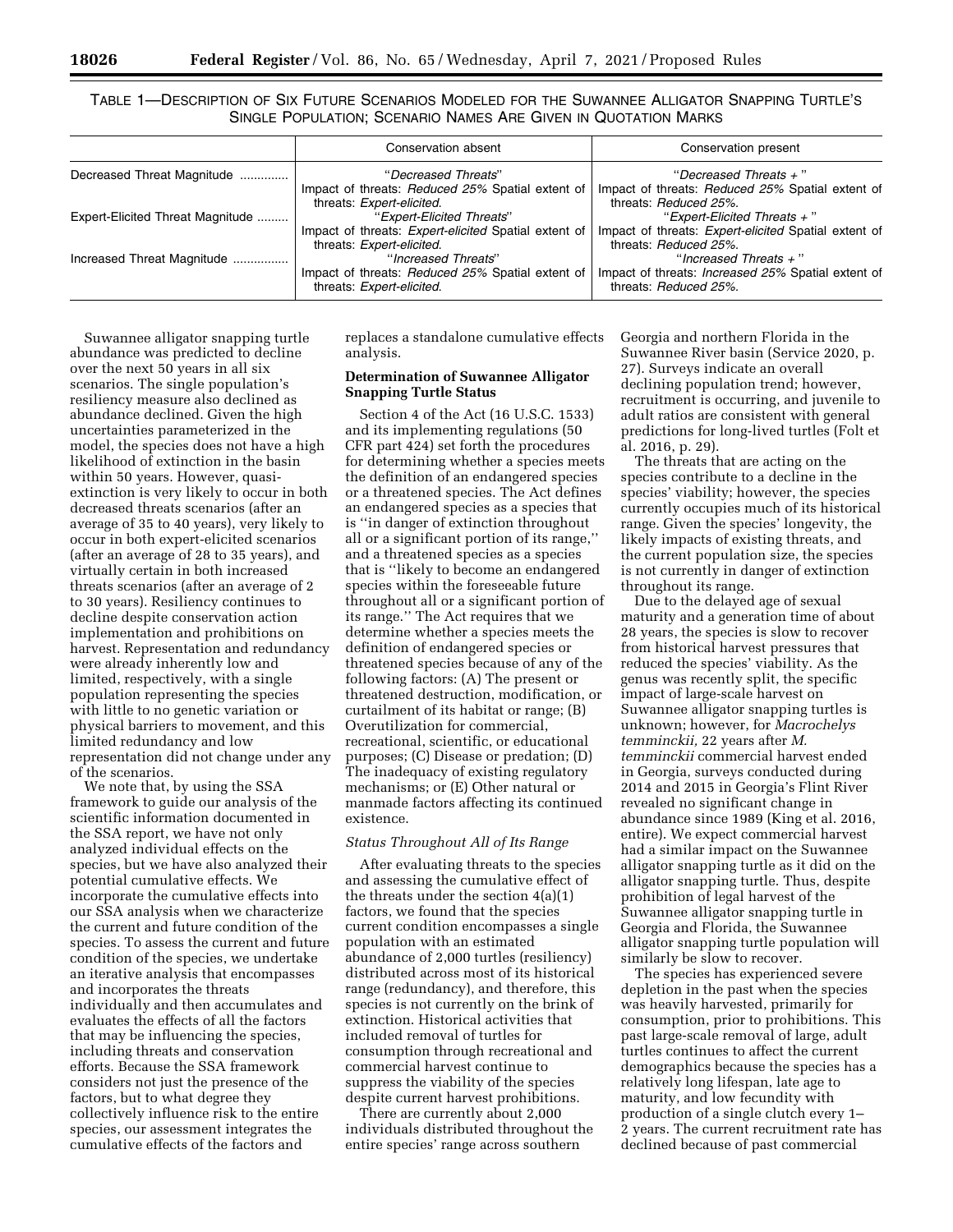harvest practices, which caused the large-scale loss of adult females that have the highest reproductive potential; however, successful reproduction is occurring. The species is not currently in danger of extinction due to commercial harvest; however, the species' resiliency is lower than it was historically as a result of the loss of reproductive females, low juvenile survival, and the species' life-history traits (long-lived, late age to sexual maturity, low intrinsic growth rate). The current estimated population size of 2,000 turtles provides sufficient contribution to the species' current viability through successful reproduction, albeit at a lower recruitment rate than historically, that the species is currently not in danger of extinction. Thus, after assessing the best available information, we conclude that Suwannee alligator snapping turtle is not currently in danger of extinction throughout all of its range, and endangered species status is not appropriate.

When evaluating the future viability of the species, we found that the threats currently acting on the species are expected to continue across its range into the future, resulting in greater reduction of the number and distribution of reproductive individuals. This species is highly dependent upon adult female survival to maintain viable populations. Existing and ongoing threats affecting adult female survival are projected to reduce recruitment to an extent that the single population will continue to decline in the foreseeable future. While there is uncertainty regarding the rate at which population declines will occur, these threats are projected to drive the species towards extinction unless reduced.

The best available information shows that the species' viability is expected to decline with the projected quasiextinction projected to occur within the next 50 years (Service 2020, p. 41). Based on modeling results, which addressed uncertainty regarding the extent and severity of threats, resiliency is expected to decline dramatically under all scenarios. Time to quasiextinction for the population in the models was less than 50 years for all scenarios. Regardless of whether the projected timeframe to quasi-extinction is fully accurate, the projected loss of resiliency across the range of the species will place the Suwannee alligator snapping turtle at risk of extinction across all of its range due to the inability of this species to effectively reproduce and maintain viable populations in the coming decades. Based on this information, we determine the

appropriate timeframe for assessing whether this species is likely to become in danger of extinction in the foreseeable future is 50 years. Additional information regarding the model and future scenarios is available in the SSA Report, Future Conditions section (Service 2020, pp. 38–44).

Recreational harvest of *Macrochelys*  spp. was prohibited in Georgia and Florida, in 1992 and 2009 respectively, and both alligator snapping turtle species were listed as threatened under State law in both Georgia (1992) and Florida (2018). Nest predation and illegal collection are the largest unmitigated threats at this point, although these only affect approximately 10 percent and 30 percent of the range respectively according to expert elicitation. These threats based on the projection of future conditions cause about a 20-year shift in the species' resiliency, indicating these factors will act faster on the generations in the foreseeable future.

There are additional environmental stressors within the Suwannee basin that include development and future climate change impacts (elevated nest temperatures, increased flooding, increased water withdrawals, etc.). Development may increase runoff of contaminants and erosion contributing to degradation of the water quality and suitable aquatic and nesting habitats. These secondary environmental stressors, such as disease, insect parasites, and contaminants from urban and agricultural runoff, would have compounding impacts that would further reduce the likelihood of continued existence of the species in the foreseeable future.

Despite the implementation of the conservation actions described in the Regulatory Mechanisms and Conservation Measures sections of this proposed rule, the lag in the species' response to historical over-harvesting indicates other factors may be acting on the species or additional conservation actions are needed. The future conditions projections, which include three conservation-based scenarios, based on the female-only matrix population model indicate a 95 percent decline in 50 years and quasi-extinction in approximately 40 years under the most optimistic scenario.

The model includes two conservation actions (release of 30 head-started juveniles per year or opportunistic release of 12 adults per year, each for 10 years). However, captive-rearing and release practices, including head-start programs that raise hatchlings through the first couple of years prior to release, have yet to be applied to Suwannee

alligator snapping turtles to augment the species within its range. Therefore, given the future projections and threats projected to act on the Suwannee alligator snapping turtle, the species is likely to become in danger of extinction within the foreseeable future, even when considering the most optimistic scenario that includes conservation actions.

Thus, after assessing the best available information, we conclude that Suwannee alligator snapping turtle is likely to become in danger of extinction in the foreseeable future throughout all of its range.

# *Status Throughout a Significant Portion of Its Range*

Under the Act and our implementing regulations, a species may warrant listing if it is in danger of extinction or likely to become so in the foreseeable future throughout all or a significant portion of its range. The court in *Center for Biological Diversity* v. *Everson,* 2020 WL 437289 (D.D.C. Jan. 28, 2020) (*Center for Biological Diversity*), vacated the aspect of the Final Policy on Interpretation of the Phrase ''Significant Portion of Its Range'' in the Endangered Species Act's Definitions of ''Endangered Species'' and ''Threatened Species'' (79 FR 37578; July 1, 2014) that provided that the Service does not undertake an analysis of significant portions of a species' range if the species warrants listing as threatened throughout all of its range. Therefore, we proceed to evaluating whether the species is endangered in a significant portion of its range—that is, whether there is any portion of the species' range for which both (1) the portion is significant; and (2) the species is in danger of extinction in that portion. Depending on the case, it might be more efficient for us to address the ''significance'' question or the ''status'' question first. We can choose to address either question first. Regardless of which question we address first, if we reach a negative answer with respect to the first question that we address, we do not need to evaluate the other question for that portion of the species' range.

Following the court's holding in *Center for Biological Diversity,* we now consider whether there are any significant portions of the species' range where the species is in danger of extinction now (*i.e.,* endangered). In undertaking this analysis for Suwannee alligator snapping turtle, we choose to address the status question first. We consider information pertaining to the geographic distribution of both the species and the threats that the species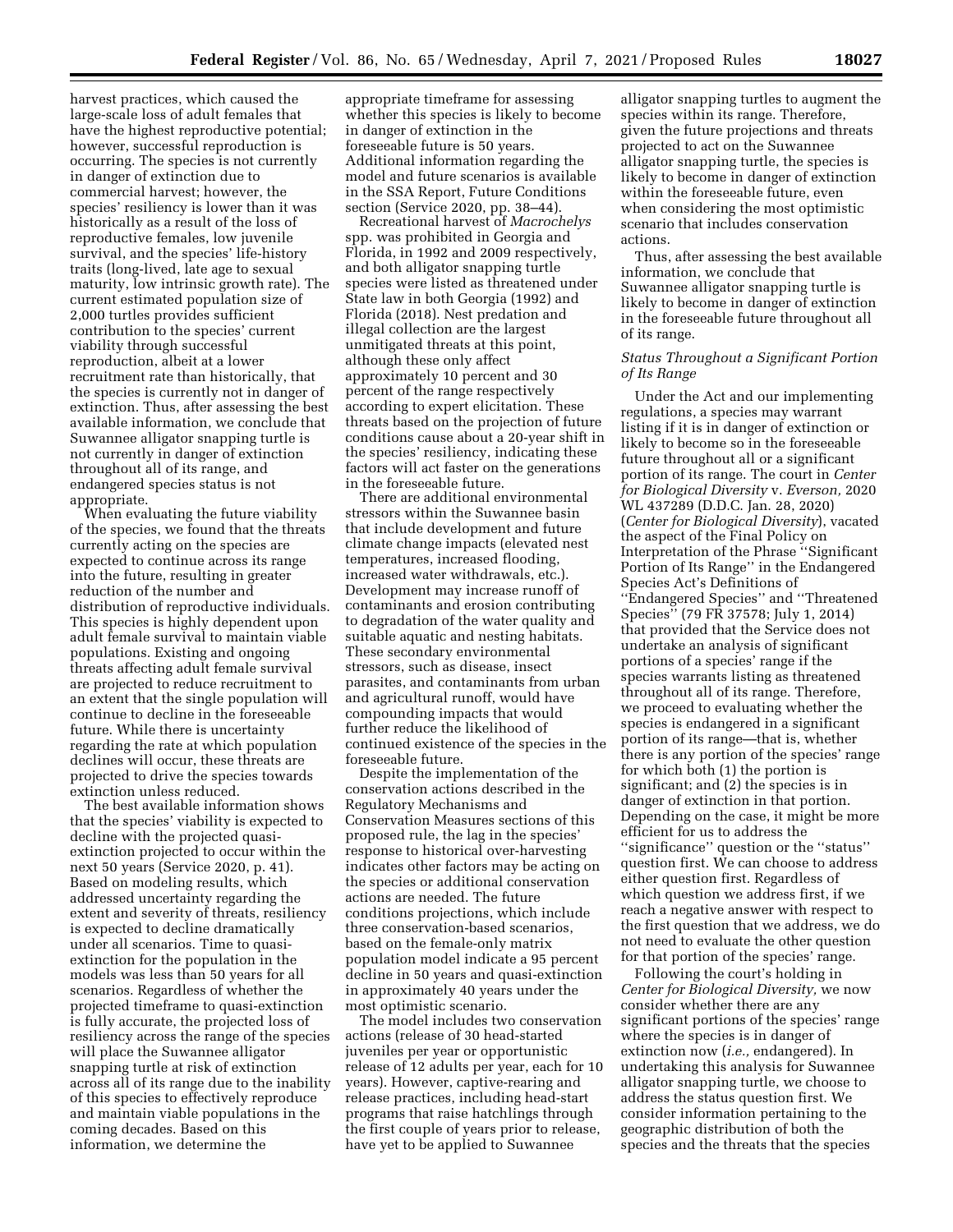faces to identify any portions of the range where the species is endangered.

For Suwannee alligator snapping turtle, we considered whether the threats are geographically concentrated in any portion of the species' range at a biologically meaningful scale. We examined the following threats: Illegal harvest (poaching), bycatch, habitat alteration, nest predation, and climate change. We also considered the cumulative effects acting on the species with additional stressors such as disease, parasites, and contaminants.

In the current condition analysis, as described in the SSA report, expert elicitation values were provided to better understand the occurrence of the threats and the collective amount of the species' range affected (Service 2020, p. 27). The impact of the threats was estimated as a proxy for the magnitude of the threats in terms of the amount of the entire species' range affected; these estimates do not indicate the spatial distribution of the threats. Rather, they estimate the percentages of the total amount of the species' range affected by each threat noted. Bycatch from incidental hooking affects 30–75 percent of the species' range, illegal harvest affects 20–55 percent of the species' range, and nest predation affects 5–10 percent of the species' range; however, the impact of each threat is spread out and not concentrated. Therefore, we found no concentration of threats in any portion of the Suwannee alligator snapping turtle's range at a biologically meaningful scale. Thus, there are no portions of the species' range where the species has a different status from its rangewide status. Therefore, no portion of the species' range provides a basis for determining that the species is in danger of extinction in a significant portion of its range, and we determine that the species is likely to become in danger of extinction within the foreseeable future throughout all of its range. This finding is consistent with the courts' holdings in *Desert Survivors* v. *Department of the Interior,* No. 16–cv–01165–JCS, 2018 WL 4053447 (N.D. Cal. Aug. 24, 2018), and *Center for Biological Diversity* v*. Jewell,* 248 F. Supp. 3d, 946, 959 (D. Ariz. 2017).

### *Determination of Status*

Our review of the best scientific and commercial data available indicates that the Suwannee alligator snapping turtle meets the definition of a threatened species. Therefore, we propose to list the Suwannee alligator snapping turtle as a threatened species in accordance with sections  $3(20)$  and  $4(a)(1)$  of the Act.

# **Available Conservation Measures**

Conservation measures provided to species listed as endangered or threatened species under the Act include recognition, recovery actions, requirements for Federal protection, and prohibitions against certain practices. Recognition through listing results in public awareness and conservation by Federal, State, Tribal, and local agencies, private organizations, and individuals. The Act encourages cooperation with the States and other countries and calls for recovery actions to be carried out for listed species. The protection required by Federal agencies and the prohibitions against certain activities are discussed, in part, below.

The primary purpose of the Act is the conservation of endangered and threatened species and the ecosystems upon which they depend. The goal of such conservation efforts is the recovery of these listed species, so that they no longer need the protective measures of the Act. Subsection 4(f) of the Act calls for the Service to develop and implement recovery plans for the conservation of endangered and threatened species. The recovery planning process involves the identification of actions that are necessary to halt or reverse the species' decline by addressing the threats to its survival and recovery. The goal of this process is to restore listed species to a point where they are secure, selfsustaining, and functioning components of their ecosystems.

Recovery planning consists of preparing draft and final recovery plans, beginning with the development of a recovery outline and making it available to the public within 30 days of a final listing determination. The recovery outline guides the immediate implementation of urgent recovery actions and describes the process to be used to develop a recovery plan. The plan may be revised to address continuing or new threats to the species as new substantive information becomes available. The recovery plan also identifies recovery criteria for review of when a species may be ready for reclassification from endangered to threatened (''downlisting'') or removal from protected status (''delisting''), and methods for monitoring recovery progress. Recovery plans also establish a framework for agencies to coordinate their recovery efforts and provide estimates of the cost of implementing recovery tasks. Recovery teams (composed of species experts, Federal and State agencies, nongovernmental organizations, and stakeholders) are often established to develop recovery

plans. When completed, the recovery outline, draft recovery plan, and the final recovery plan for Suwannee alligator snapping turtle will be available on our website (*[http://](http://www.fws.gov/endangered) [www.fws.gov/endangered](http://www.fws.gov/endangered)*), or from our Panama City Ecological Services Field Office (see **FOR FURTHER INFORMATION CONTACT**).

Implementation of recovery actions generally requires the participation of a broad range of partners, including other Federal agencies, States, Tribes, nongovernmental organizations, businesses, and private landowners. Examples of recovery actions include habitat restoration (*e.g.,* restoration of native vegetation), research, protective regulations, adjustments to fishing techniques to reduce bycatch, captive propagation and reintroduction, and outreach and education. The recovery of many listed species cannot be accomplished solely on Federal lands because their range may occur primarily or solely on non-Federal lands. Achieving recovery of these species requires cooperative conservation efforts on private, State, and Tribal lands.

If Suwannee alligator snapping turtle is listed, funding for recovery actions will be available from a variety of sources, including Federal budgets, State programs, and cost share grants for non-Federal landowners, the academic community, and nongovernmental organizations. In addition, pursuant to section 6 of the Act, the States of Florida and Georgia would be eligible for Federal funds to implement management actions that promote the protection or recovery of the Suwannee alligator snapping turtle. Information on our grant programs that are available to aid species recovery can be found at: *[http://www.fws.gov/grants.](http://www.fws.gov/grants)* 

Although the Suwannee alligator snapping turtle is only proposed for listing under the Act at this time, please let us know if you are interested in participating in recovery efforts for the species. Additionally, we invite you to submit any new information on the species whenever it becomes available and any information you may have for recovery planning purposes (see **FOR FURTHER INFORMATION CONTACT**).

Section 7(a) of the Act requires Federal agencies to evaluate their actions with respect to any species that is proposed or listed as an endangered or threatened species and with respect to its critical habitat, if any is designated. Regulations implementing this interagency cooperation provision of the Act are codified at 50 CFR part 402. Section 7(a)(4) of the Act requires Federal agencies to confer with the Service on any action that is likely to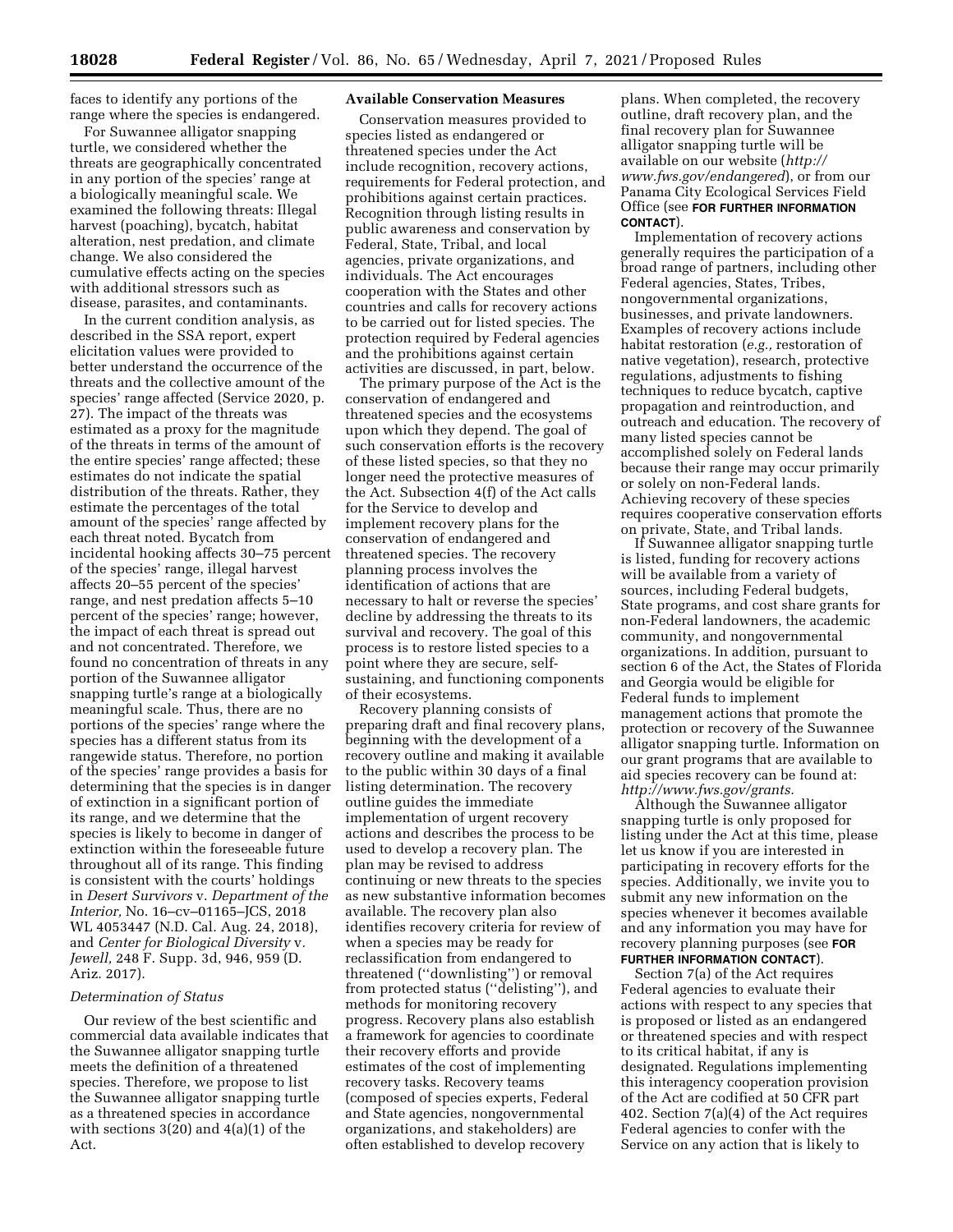jeopardize the continued existence of a species proposed for listing or result in destruction or adverse modification of proposed critical habitat. If a species is listed subsequently, section 7(a)(2) of the Act requires Federal agencies to ensure that activities they authorize, fund, or carry out are not likely to jeopardize the continued existence of the species or destroy or adversely modify its critical habitat. If a Federal action may affect a listed species or its critical habitat, the responsible Federal agency must enter into consultation with the Service.

Federal agency actions within the species' habitat that may require conference or consultation or both as described in the preceding paragraph may include but are not limited to management and any other landscapealtering activities on Federal lands administered by the U.S. Fish and Wildlife Service, U.S. Forest Service, and Department of Defense (Moody Air Force Base); issuance of section 404 Clean Water Act permits by the U.S. Army Corps of Engineers; construction and maintenance of roads or highways by the Federal Highway Administration; and dams that produce hydropower by the Federal Energy Regulatory Commission.

It is our policy, as published in the **Federal Register** on July 1, 1994 (59 FR 34272), to identify to the maximum extent practicable at the time a species is listed, those activities that would or would not constitute a violation of section 9 of the Act. The intent of this policy is to increase public awareness of the effect of a proposed listing on proposed and ongoing activities within the range of the species proposed for listing. The discussion below regarding protective regulations under section 4(d) complies with our policy.

# **II. Proposed Rule Issued Under Section 4(d) of the Act**

### **Background**

Section 4(d) of the Act contains two sentences. The first sentence states in part that the Secretary shall issue such regulations as he deems necessary and advisable to provide for the conservation of species listed as threatened. The U.S. Supreme Court has noted that statutory language like ''necessary and advisable'' demonstrates a large degree of deference to the agency (see *Webster* v. *Doe,* 486 U.S. 592 (1988)). Conservation is defined in the Act to mean the use of all methods and procedures which are necessary to bring any endangered species or threatened species to the point at which the measures provided pursuant to the Act

are no longer necessary. Additionally, the second sentence of section 4(d) of the Act states in part that the Secretary may by regulation prohibit with respect to any threatened species any act prohibited under section 9(a)(1), in the case of fish or wildlife, or section 9(a)(2), in the case of plants. Thus, the combination of the two sentences of section 4(d) provides the Secretary with wide latitude of discretion to select and promulgate appropriate regulations tailored to the specific conservation needs of the threatened species. The second sentence grants particularly broad discretion to the Service when adopting the prohibitions under section 9.

The courts have recognized the extent of the Secretary's discretion under this standard to develop rules that are appropriate for the conservation of a species. For example, courts have upheld rules developed under section 4(d) as a valid exercise of agency authority where they prohibited take of threatened wildlife or include a limited taking prohibition (see *Alsea Valley Alliance* v. *Lautenbacher,* 2007 U.S. Dist. Lexis 60203 (D. Or. 2007); *Washington Environmental Council* v. *National Marine Fisheries Service,* 2002 U.S. Dist. Lexis 5432 (W.D. Wash. 2002)). Courts have also upheld 4(d) rules that do not address all of the threats a species faces (*see State of Louisiana* v. *Verity,* 853 F.2d 322 (5th Cir. 1988)). As noted in the legislative history when the Act was initially enacted, ''once an animal is on the threatened list, the Secretary has an almost infinite number of options available to him with regard to the permitted activities for those species. He may, for example, permit taking, but not importation of such species, or he may choose to forbid both taking and importation but allow the transportation of such species'' (H.R. Rep. No. 412, 93rd Cong., 1st Sess. 1973).

Exercising this authority under section 4(d), we have developed a proposed rule that is designed to address the Suwannee alligator snapping turtle's specific threats and conservation needs. Although the statute does not require us to make a ''necessary and advisable'' finding with respect to the adoption of specific prohibitions under section 9, we find that this proposed rule as a whole satisfies the requirement in section 4(d) of the Act to issue regulations deemed necessary and advisable to provide for the conservation of the Suwannee alligator snapping turtle. As discussed under Summary of Biological Status and Threats, we have concluded that the Suwannee alligator snapping turtle is

likely to become in danger of extinction within the foreseeable future primarily due to include illegal harvest (poaching), nest predation, habitat alteration, and hook ingestion and entanglement due to bycatch associated with recreational fishing of some species of freshwater fish.

The provisions of this proposed 4(d) rule would promote conservation of the Suwannee alligator snapping turtle by discouraging illegal harvest by prohibiting take and implementing use of best management practices for activities in freshwater wetlands and riparian areas to minimize habitat alteration to the maximum extent practicable. The provisions of this proposed rule include some of the many tools that we would use to promote the conservation of Suwannee alligator snapping turtle. This proposed 4(d) rule would apply only if and when we make final the listing of Suwannee alligator snapping turtle as a threatened species. For purposes of this proposed rule, a captive Suwannee alligator snapping turtle, whether alive or dead, and any part or product, includes only those in captivity at the time of the listing or any turtle that is hatched in captivity.

### **Provisions of the Proposed 4(d) Rule**

Based on the provisions of this 4(d) rule, which provide for the conservation of the species, the following actions would be prohibited across the range of the species: Importing or exporting wild-caught individuals; take (as set forth at 50 CFR 17.21(c)(1) with exceptions as discussed below); possession, sale, delivery, carrying, transporting, or shipping of unlawfully taken specimens from any source; delivering, receiving, transporting, or shipping wild-caught individuals in interstate or foreign commerce in the course of commercial activity; and selling or offering for sale wild-caught or farm brood stock individuals in interstate or foreign commerce. We also include several exceptions to these prohibitions, which along with the prohibitions are set forth under Proposed Regulation Promulgation, below.

Under the Act, ''take'' means to harass, harm, pursue, hunt, shoot, wound, kill, trap, capture, or collect, or to attempt to engage in any such conduct. Some of these provisions have been further defined in regulation at 50 CFR 17.3. Take can result knowingly or otherwise, by direct and indirect impacts, intentionally or incidentally. This proposed 4(d) rule would provide for the conservation of Suwannee alligator snapping turtle by prohibiting intentional and incidental take, except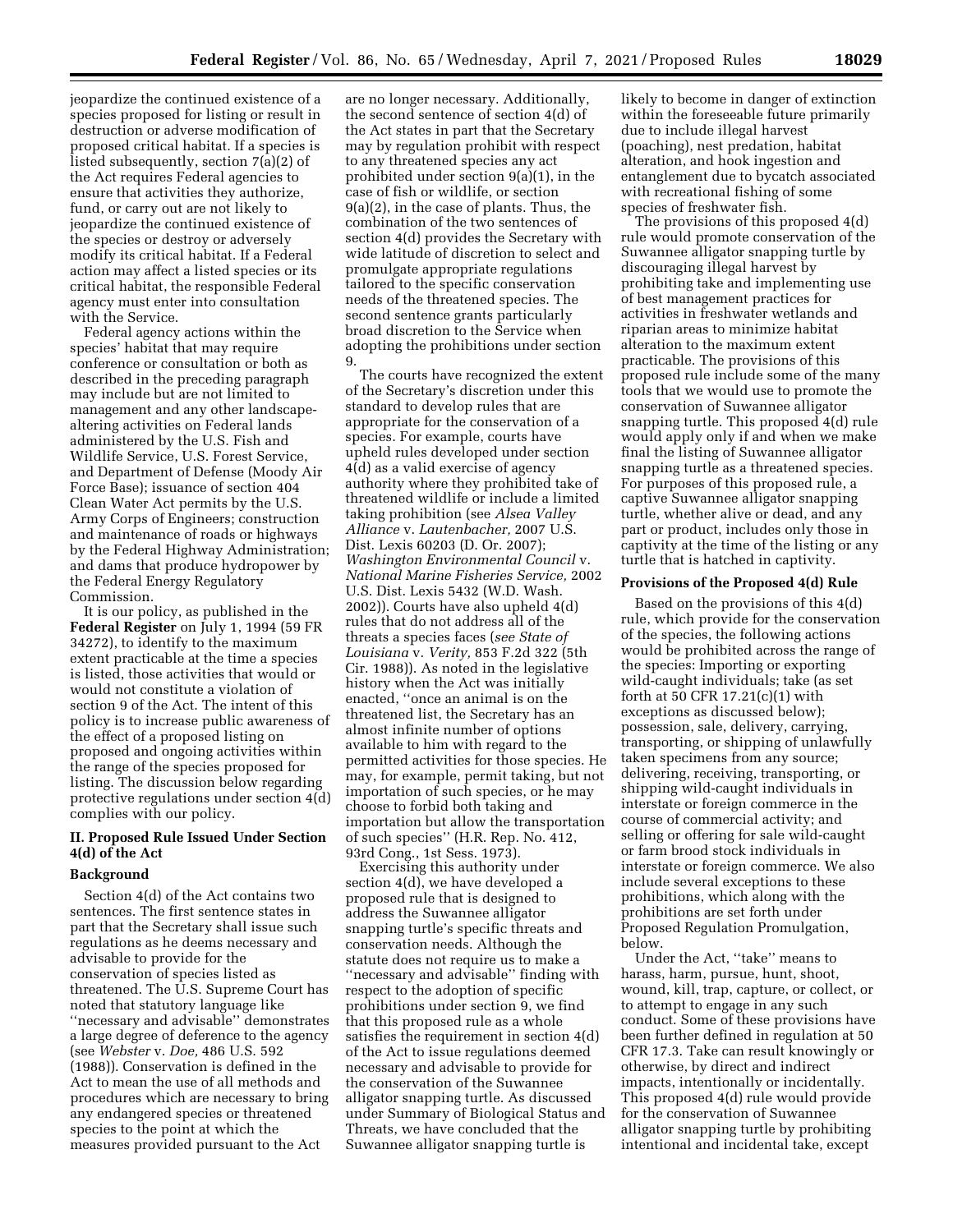as otherwise authorized or permitted. Prohibiting take of the species resulting from activities, including, but not limited to: Illegal harvest (poaching), hook ingestions and entanglement due to bycatch associated with irresponsible commercial and recreational fishing of some species of freshwater fish (particularly as a result of unlawful activities and/or abandonment of equipment), and habitat alteration, will provide for the conservation of the species. The inadequacy of regulatory mechanisms also influences the viability of the species. Regulating these activities under a 4(d) rule would prevent continued declines in population abundance and decrease synergistic, negative effects from other threats; this regulatory approach will provide for the conservation of the species by improving resiliency of the single population.

# *Prohibitions*

Due to the life-history characteristics of Suwannee alligator snapping turtle, specifically delayed maturity, long generation times, and relatively low reproductive output, this species cannot sustain significant collection from the wild, especially of adult females (Reed et al. 2002, pp. 8–12). An adult female harvest rate of more than 2 percent per year is considered unsustainable, and harvest of this magnitude or greater will result in significant local population declines (Reed et al. 2002, p. 9). Although both Florida and Georgia prohibit commercial and recreational harvest of Suwannee alligator snapping turtles, due to the species' demography, the overall population has not recovered from prior extensive loss of individuals due to past over-exploitation. Other protection and conservation measures vary between States.

Habitat alteration is also a concern for the Suwannee alligator snapping turtle, as the species is endemic to the Suwannee River basin and its river ecosystems, including tributary waterbodies and associated wetland habitats (*e.g.,* swamps, lakes, reservoirs, etc.), where structure (*e.g.,* tree root masses, stumps, submerged trees, etc.) and a high percentage of canopy cover is more often selected over open water (Howey and Dinkelacker 2009, p. 589). Suwannee alligator snapping turtles spend the majority of their time in aquatic habitat; overland movements are generally restricted to nesting females and juveniles moving from the nest to water (Reed at al. 2002, p. 5). The primary causes for habitat alteration include actions that change hydrologic conditions to the extent that dispersal and genetic interchange are impeded.

Some examples of activities that may alter the habitat include dredging, deadhead logging, clearing and snagging, removal of riparian cover, channelization, in-stream activities that result in stream bank erosion and siltation (*e.g.,* stream crossings, bridge replacements, flood control structures, etc.), and changes in land use within the riparian zone of waterbodies (*e.g.,*  clearing land for agriculture). Deadhead logs and fallen riparian woody debris provide refugia during low-water periods (Enge et al. 2014, p. 40), resting areas for all life stages (Ewert et al. 2006, p. 62), and important feeding areas for hatchlings and juveniles. The species' habitat needs concentrate around a freshwater ecosystem that supplies both shallower water for hatchlings and juveniles and deeper water for adults, with associated forested habitat that is free from inundation for nesting and provides structure within the waterbody.

Based on the provisions of this proposed 4(d) rule, the following actions would be prohibited across the range of the species: Importing or exporting wild-caught individuals; take (as set forth at 50 CFR  $17.21(c)(1)$  with exceptions); possession, sale, delivery, carrying, transporting, or shipping of unlawfully taken specimens from any source; delivering, receiving, transporting, or shipping wild-caught individuals in interstate or foreign commerce in the course of commercial activity; and selling or offering for sale wild-caught or first generation progeny of wild-caught individuals (currently in captivity) in interstate or foreign commerce.

### *Exceptions to the Prohibitions*

We are proposing several exceptions to the prohibitions: Take incidental to any otherwise lawful activity caused by Federal and State captive breeding programs to support conservation efforts for wild populations with permitted, brood stock; construction, operation, and maintenance activities; pesticide and herbicide use; and silviculture practices and forestry activities that implement industry and/or Stateapproved best management practices accordingly; and maintenance dredging that affects previously disturbed portions of the maintained channel..

*Captive Breeding for Conservation*— The Service recognizes that captive breeding could provide an avenue for species conservation (*i.e.,* captive rearing, head-starting, and reintroductions) by supplementing depleted populations. This includes head-starting programs, where turtles are bred and raised beyond the

hatchling phase to improve survival, then released into the wild. Captive rearing for the purposes of head-starting hatchlings to release back into the wild can help mitigate losses from nest predation and parasitic insects, as well as provide individuals for reintroduction into areas with depleted turtle numbers. Such activities can help bolster population numbers by improving overall juvenile survival and may also increase genetic diversity. When brood stock is legally acquired and permitted, with proper pedigree management and disease surveillance, Federal and State agencies can implement head-start programs without putting undue stress on the wild population.

All captive production programs for the purpose of reintroducing Suwannee alligator snapping turtles to the wild must also develop a Captive Propagation Plan in accordance with the Service's Captive Propagation Policy (65 FR 56916, September 20, 2000). In addition, captive breeding for conservation purposes should apply kinship-based pedigree management to avoid consequences of inbreeding or inadvertently introducing turtles with deleterious alleles into the wild population. Thus, incidental take associated with Federal and State captive-breeding programs to support conservation efforts for wild populations (*i.e.,* head-starting) would be excepted from the prohibitions when conducted using permitted brood stock and following approved turtle husbandry practices in accordance with State regulations and U.S. Fish and Wildlife Service policy

*Best Management Practices for Implementing Actions That Occur Nearor In-Stream*—Implementing best management practices to avoid and/or minimize the effects of habitat alterations in areas that support Suwannee alligator snapping turtles would provide additional measures for conserving the species by reducing direct and indirect effects to the species. We considered that certain construction, forestry, and pesticide/herbicide management activities that occur nearand in-stream may result in removal of riparian cover or forested habitat, changes in land use within the riparian zone, or stream bank erosion and/or siltation. These actions and activities may have some minimal level of take of the Suwannee alligator snapping turtle, but any such take is expected to be rare and insignificant and is not expected to negatively impact the species' conservation and recovery efforts. Rather, we expect they would have a net beneficial effect on the species.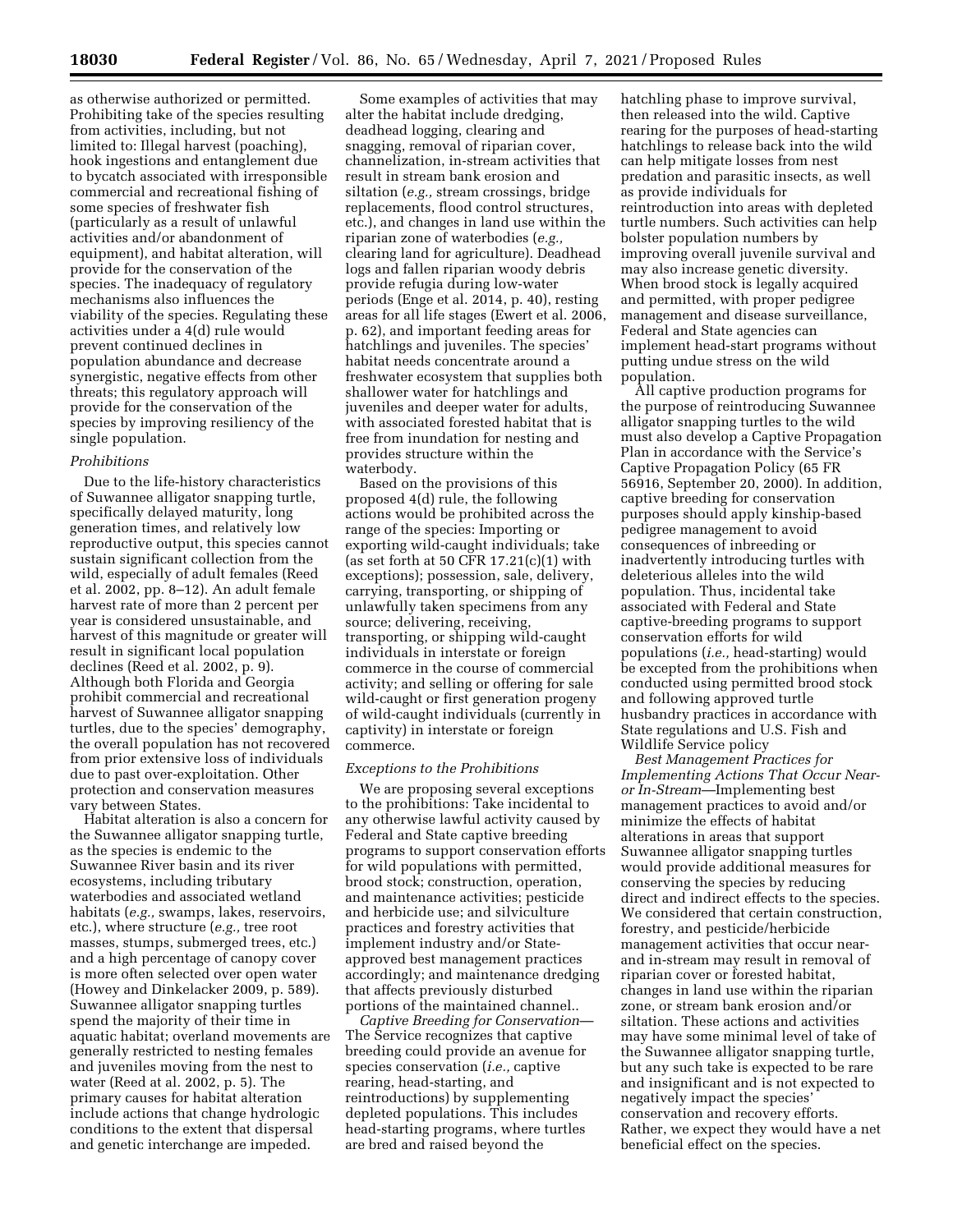Construction, operation, and maintenance activities such as installation of stream crossings, replacement of existing in-stream structures (*e.g.,* bridges, culverts, water control structures, boat launches, etc.), operation and maintenance of existing flood control features (or other existing structures), and directional boring, when implemented with industry and State-approved standard best management practices will have minimal impacts to Suwannee alligator snapping turtles and their habitat. In addition, silviculture practices and forestry management activities that follow State-approved best management practices to protect water and sediment quality and stream and riparian habitat will not impair the species' conservation. Lastly, invasive species removal activities, particularly through pesticide and herbicide application, are considered beneficial to the native ecosystem and are likely to improve habitat conditions for the species; therefore, pesticide and herbicide application that follow the chemical label and appropriate application rates would not impair the species' conservation. These activities should have minimal impacts to Suwannee alligator snapping turtles if industry and/or State-approved best management practices are implemented. These activities and management practices should be carried out in accordance with any existing regulations, permit and label requirements, and best management practices to avoid or minimize impacts to the species and its habitat.

Thus, under this proposed 4(d) rule, incidental take associated with the following activities are excepted:

(1) Construction, operation, and maintenance activities that occur nearand in-stream, such as installation of stream crossings, replacement of existing in-stream structures (*e.g.,*  bridges, culverts, water control structures, boat launches, etc.), operation and maintenance of existing flood control features (or other existing structures), and directional boring, when implemented with industry and/ or State-approved best management practices for construction,

(2) Pesticide and herbicide application that follow the chemical label and appropriate application rates, and,

(3) Silviculture practices and forest management activities that use Stateapproved best management practices to protect water and sediment quality and stream and riparian habitat.

*Maintenance Dredging of Navigable Waterways*—We considered that

maintenance dredging activities generally disturb the same area of the waterbody in each cycle; thus, there is less likelihood that suitable turtle habitat (*e.g.,* submerged logs, cover, etc.) occurs in the maintained portion of the channel. Accordingly, incidental take associated with maintenance dredging activities that occur within the previously disturbed portion of the navigable waterway is excepted from the prohibitions as long as they do not encroach upon suitable turtle habitat outside the maintained portion of the channel and provide for the conservation of the species.

*Tribal employees*—When acting in the course of their official duties, Tribal employees designated by the Tribe for such purposes, working in the range of the species, may take alligator snapping turtle for the following purposes:

(A) Aiding or euthanizing sick or injured alligator snapping turtles;

(B) Disposing of a dead specimen; and (C) Salvaging a dead specimen that may be used for scientific study.

Such take must be reported to the local Service field office within 72 hours, and specimens may be disposed of only in accordance with directions from the Service.

*State-licensed wildlife rehabilitation facilities*—When acting in the course of their official duties, State licensed wildlife rehabilitation facilities may take alligator snapping turtle for the purpose of aiding or euthanizing sick or injured alligator snapping turtles. Such take must be reported to the local Service field office within 72 hours, and specimens may be retained and disposed of only in accordance with directions from the Service.

We may issue permits to carry out otherwise prohibited activities, including those described above, involving threatened wildlife under certain circumstances. Regulations governing permits are codified at 50 CFR 17.32. With regard to threatened wildlife, a permit may be issued for the following purposes: Scientific purposes, to enhance propagation or survival, for economic hardship, for zoological exhibition, for educational purposes, for incidental taking, or for special purposes consistent with the purposes of the Act. There are also certain statutory exemptions from the prohibitions, which are found in sections 9 and 10 of the Act.

We recognize the special and unique relationship with our State natural resource agency partners in contributing to conservation of listed species. State agencies often possess scientific data and valuable expertise on the status and distribution of endangered, threatened,

and candidate species of wildlife and plants. State agencies, because of their authorities and their close working relationships with local governments and landowners, are in a unique position to assist the Service in implementing all aspects of the Act. In this regard, section 6 of the Act provides that the Service shall cooperate to the maximum extent practicable with the States in carrying out programs authorized by the Act. Therefore, any qualified employee or agent of a State conservation agency that is a party to a cooperative agreement with the Service in accordance with section 6(c) of the Act, who is designated by his or her agency for such purposes, would be able to conduct activities designed to conserve Suwannee alligator snapping turtle that may result in otherwise prohibited take without additional authorization.

We are also considering an exception for incidental take of the Suwannee alligator snapping turtle associated with bycatch from otherwise lawful recreational and commercial fishing. We note that Suwannee alligator snapping turtle bycatch from recreational and commercial fishing with hoop nets and trot lines (and varieties including jug lines, bush hooks, and limb lines) is a concern for the conservation of the species due to its effects on species abundance, particularly in light of the species' life-history traits. However, there is limited information on the magnitude, temporal, and spatial distribution of this threat across the species' range. It is important to ensure that fishing activities take into consideration the need to prevent accidental turtle deaths from the use of such fishing gear, and we will work with the States to identify measures and revisions to existing regulations to reduce bycatch of Suwannee alligator snapping turtle. If we conclude that the measures and/or revisions to existing regulations would provide for the conservation of the species, we may include a provision in the final 4(d) rule excepting incidental take associated with legal recreational or commercial fishing activities for other targeted species, in compliance with State regulations, if such an exception is appropriate in light of comments and new information received. Also, in order to better understand threats associated with bycatch related to otherwise lawful fishing, we are considering adding a provision to the 4(d) rule that will require all injured or dead Suwannee alligator snapping turtles resulting from bycatch from recreational or commercial fishing (for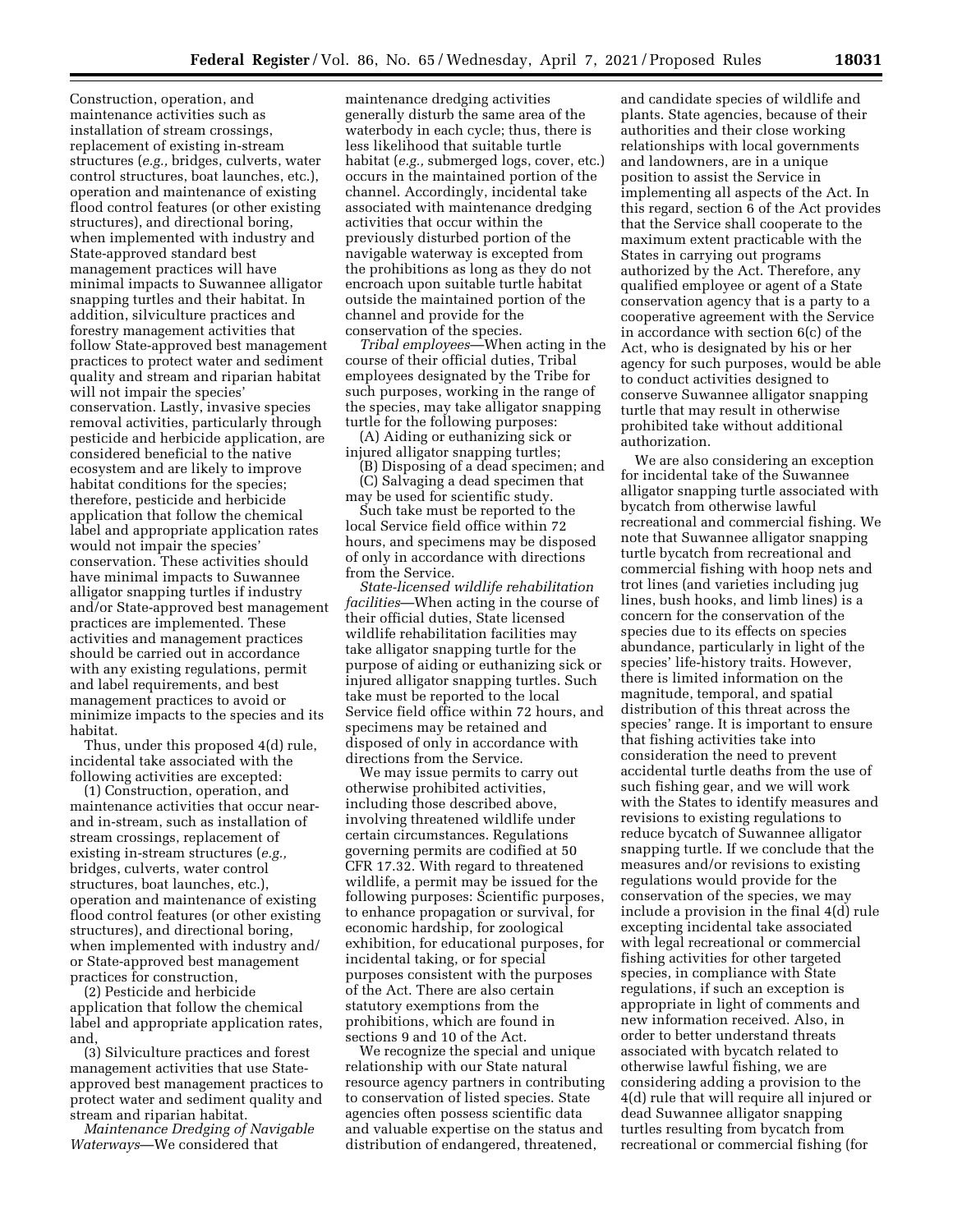other targeted species) in accordance with State regulations be reported to the Service within 72 hours. We specifically request comments on these provisions we are considering.

Future conservation efforts may be appropriate through advances in fishing gear technology that implement effective turtle escape or exclusion devices for hoop nets or modified trot lines (including limb lines and jug lines) that would reduce or eliminate turtle bycatch. Thus, we are requesting information from the public, especially the commercial and recreational fishing communities, to design a turtle escape or exclusion device and modified trot line techniques that would effectively eliminate or significantly reduce bycatch of alligator snapping turtles from recreational fishing.

Nothing in this proposed 4(d) rule would change in any way the recovery planning provisions of section 4(f) of the Act, the consultation requirements under section 7 of the Act, or the ability of the Service to enter into partnerships for the management and protection of the Suwannee alligator snapping turtle. However, interagency cooperation may be further streamlined through planned programmatic consultations for the species between Federal agencies and the Service, where appropriate. We ask the public, particularly State agencies and other interested stakeholders that may be affected by the proposed 4(d) rule, to provide comments and suggestions regarding additional guidance and methods that the Service could provide or use, respectively, to streamline the implementation of this proposed 4(d) rule (see Information Requested, above).

Since we are proposing a threatened status for the Suwannee alligator snapping turtle and this proposed rule outlines the protections in section 9(a)(1) of the Act that we are extending to this species pursuant to section 4(d), we are identifying those activities that would or would not constitute a violation of either section 9(a)(1), and accordingly, this proposed 4(d) rule. Based on the best available information, at this time, the excepted activities as discussed above would not be considered to result in a violation this 4(d) rule. On the other hand, based on the best available information, if this proposed rule is adopted, the following actions may potentially result in a violation this rule:

(1) Unauthorized handling, collecting, possessing, selling, delivering, carrying, or transporting of the Suwannee alligator snapping turtle, including interstate transportation across State

lines and import or export across international boundaries.

(2) Unreported incidents of dead or injured turtles from bycatch associated with commercial or recreational fishing in accordance with State regulations; or bycatch due to fishing activities not in accordance with State regulations.

(3) Non-release of incidentally hooked or entangled turtles from commercial or recreational fishing gear, considering human safety concerns;

(4) Destruction/alteration of the species' habitat by removing deadhead logs or changing the hydrology of an occupied waterbody not in according to local, State, or Federal regulations or relevant best management practices; and

(5) Discharge of chemicals or fill material into any waters in which Suwannee alligator snapping turtle is known to occur.

Questions regarding whether specific activities would constitute a violation of this rule should be directed to the Panama City Ecological Services Field Office (see **FOR FURTHER INFORMATION CONTACT**).

### **III. Critical Habitat**

### **Background**

Critical habitat is defined in section 3 of the Act as:

(1) The specific areas within the geographical area occupied by the species, at the time it is listed in accordance with the Act, on which are found those physical or biological features

(a) Essential to the conservation of the species, and

(b) Which may require special management considerations or protection; and

(2) Specific areas outside the geographical area occupied by the species at the time it is listed, upon a determination that such areas are essential for the conservation of the species.

Our regulations at 50 CFR 424.02 define the geographical area occupied by the species as an area that may generally be delineated around species' occurrences, as determined by the Secretary (*i.e.,* range). Such areas may include those areas used throughout all or part of the species' life cycle, even if not used on a regular basis (*e.g.,*  migratory corridors, seasonal habitats, and habitats used periodically, but not solely by vagrant individuals).

Conservation, as defined under section 3 of the Act, means to use and the use of all methods and procedures that are necessary to bring an endangered or threatened species to the point at which the measures provided

pursuant to the Act are no longer necessary. Such methods and procedures include, but are not limited to, all activities associated with scientific resources management such as research, census, law enforcement, habitat acquisition and maintenance, propagation, live trapping, and transplantation, and, in the extraordinary case where population pressures within a given ecosystem cannot be otherwise relieved, may include regulated taking.

Section 4 of the Act requires that we designate critical habitat on the basis of the best scientific data available. Further, our Policy on Information Standards Under the Endangered Species Act (published in the **Federal Register** on July 1, 1994 (59 FR 34271)), the Information Quality Act (section 515 of the Treasury and General Government Appropriations Act for Fiscal Year 2001 (Pub. L. 106–554; H.R. 5658)), and our associated Information Quality Guidelines, provide criteria, establish procedures, and provide guidance to ensure that our decisions are based on the best scientific data available. They require our biologists, to the extent consistent with the Act and with the use of the best scientific data available, to use primary and original sources of information as the basis for recommendations to designate critical habitat.

# **Prudency Determination**

Section 4(a)(3) of the Act, as amended, and implementing regulations (50 CFR 424.12), require that, to the maximum extent prudent and determinable, the Secretary shall designate critical habitat at the time the species is determined to be an endangered or threatened species. Our regulations (50 CFR 424.12(a)(1)) state that the Secretary may, but is not required to, determine that a designation would not be prudent in the following circumstances:

(i) The species is threatened by taking or other human activity and identification of critical habitat can be expected to increase the degree of such threat to the species;

(ii) The present or threatened destruction, modification, or curtailment of a species' habitat or range is not a threat to the species, or threats to the species' habitat stem solely from causes that cannot be addressed through management actions resulting from consultations under section 7(a)(2) of the Act;

(iii) Areas within the jurisdiction of the United States provide no more than negligible conservation value, if any, for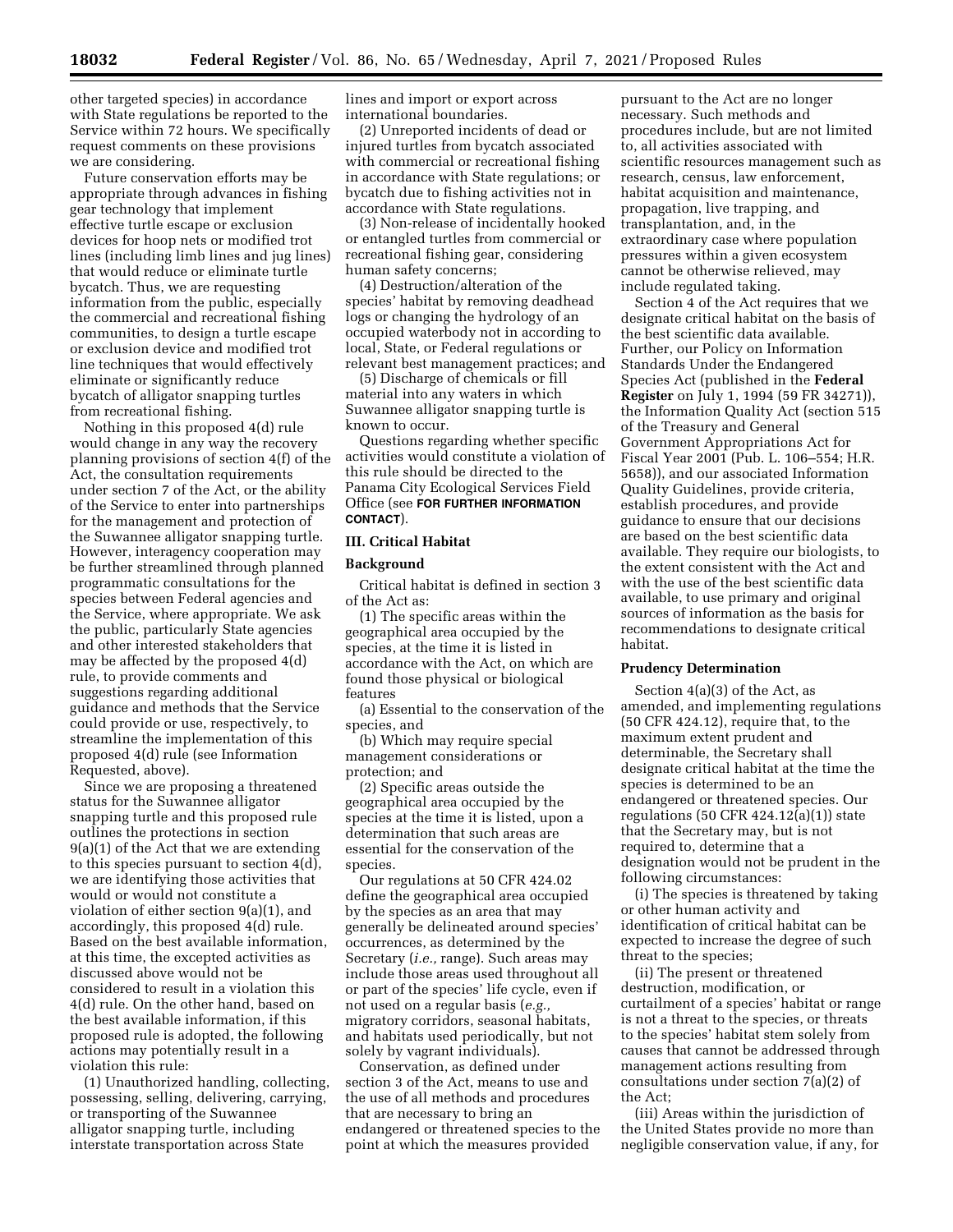a species occurring primarily outside the jurisdiction of the United States; (iv) No areas meet the definition of

critical habitat; or (v) The Secretary otherwise determines that designation of critical habitat would not be prudent based on the best scientific data available.

# *Increased Degree of Threat to the Suwannee Alligator Snapping Turtle*

After evaluating the status of the species and considering the threats acting on the species, we find the designation of critical habitat would not be prudent for Suwannee alligator snapping turtle because the species is threatened by taking or other human activity, and identification of critical habitat can be expected to increase the degree of such threat to the species. Many species of aquatic turtles, including alligator snapping turtle species, are collected for the pet trade and personal consumption in the United States and internationally.

The Suwannee alligator snapping turtle is declining throughout its range as a consequence of factors including collection of live adult turtles from the wild for human consumption and for the pet trade. Adult alligator snapping turtles are harvested for local human consumption and for use in the specialty meat trade both domestically and internationally. Prior to 2006, up to 23,780 *M. temminckii* per year were exported from the United States (70 FR 74700, December 16, 2005). Harvest and trade of mature, breeding adults can rapidly become unsustainable because of the species' life history and reproductive strategy. When recreational and commercial harvest were both allowed for Suwannee alligator snapping turtles, the overexploitation over several decades severely depleted many local subpopulations and altered the demographic structure (70 FR 74701, December 16, 2005).

Designation of critical habitat requires the publication of maps and a narrative description of specific critical habitat areas in the **Federal Register**. We are concerned that designation of critical habitat would more widely announce the exact locations of Suwannee alligator snapping turtles and their highly suitable habitat that may facilitate poaching and contribute to further declines of the species' viability. Moreover, as species become rarer and more difficult to obtain, the monetary value increases, thus driving increased collection pressure on remaining wild individuals. We anticipate that listing Suwannee alligator snapping turtle under the Act may promote further

interest in black market sales of the turtles and increase the likelihood that Suwannee alligator snapping turtles will be sought out for turtle meat consumption and also for the pet trade as demand rises. The removal of the species by taking is expected to increase if we identify critical habitat; thus, we find that designation of critical habitat for Suwannee alligator snapping turtle is not prudent.

# **Required Determinations**

#### *Clarity of the Rule*

We are required by Executive Orders 12866 and 12988 and by the Presidential Memorandum of June 1, 1998, to write all rules in plain language. This means that each rule we publish must:

(1) Be logically organized;

(2) Use the active voice to address readers directly;

(3) Use clear language rather than jargon;

(4) Be divided into short sections and sentences; and

(5) Use lists and tables wherever possible.

If you feel that we have not met these requirements, send us comments by one of the methods listed in **ADDRESSES**. To better help us revise the rule, your comments should be as specific as possible. For example, you should tell us the numbers of the sections or paragraphs that are unclearly written, which sections or sentences are too long, the sections where you feel lists or tables would be useful, etc.

# *National Environmental Policy Act (42 U.S.C. 4321 et seq.)*

We have determined that environmental assessments and environmental impact statements, as defined under the authority of the National Environmental Policy Act (NEPA; 42 U.S.C. 4321 *et seq.*), need not be prepared in connection with listing a species as an endangered or threatened species under the Endangered Species Act. We published a notice outlining our reasons for this determination in the **Federal Register**  on October 25, 1983 (48 FR 49244).

# *Government-to-Government Relationship With Tribes*

In accordance with the President's memorandum of April 29, 1994 (Government-to-Government Relations with Native American Tribal Governments; 59 FR 22951), Executive Order 13175 (Consultation and Coordination with Indian Tribal Governments), and the Department of the Interior's manual at 512 DM 2, we

readily acknowledge our responsibility to communicate meaningfully with recognized Federal Tribes on a government-to-government basis. In accordance with Secretarial Order 3206 of June 5, 1997 (American Indian Tribal Rights, Federal-Tribal Trust Responsibilities, and the Endangered Species Act), we readily acknowledge our responsibilities to work directly with Tribes in developing programs for healthy ecosystems, to acknowledge that Tribal lands are not subject to the same controls as Federal public lands, to remain sensitive to Indian culture, and to make information available to Tribes.

Upon the initiation of the SSA process, we contacted Tribes within the range of Suwannee alligator snapping turtle and additional Tribes of interest to inform them of our intent to complete an SSA for the species that would inform the species' 12-month finding. In addition, as described above under *Tribal employees,* the proposed rule would authorize certain take by Tribes. As we move forward with this listing process, we will continue to consult with Tribes on a government-togovernment basis as necessary.

#### **References Cited**

A complete list of references cited in this rulemaking is available on the internet at *<http://www.regulations.gov>*  in Docket No. FWS–R4–ES–2021–0007 and upon request from the Panama City Ecological Services Field Office (see **FOR FURTHER INFORMATION CONTACT**).

### **Authors**

The primary authors of this proposed rule are the staff members of the Service's Species Assessment Team and the Panama City Ecological Services Field Office.

#### **List of Subjects in 50 CFR Part 17**

Endangered and threatened species, Exports, Imports, Reporting and recordkeeping requirements, Transportation.

# **Proposed Regulation Promulgation**

Accordingly, we propose to amend part 17, subchapter B of chapter I, title 50 of the Code of Federal Regulations, as set forth below:

# **PART 17—ENDANGERED AND THREATENED WILDLIFE AND PLANTS**

■ 1. The authority citation for part 17 continues to read as follows:

**Authority:** 16 U.S.C. 1361–1407; 1531– 1544; and 4201–4245, unless otherwise noted.

 $\blacksquare$  2. In § 17.11(h), add an entry for ''Turtle, Suwannee alligator snapping''